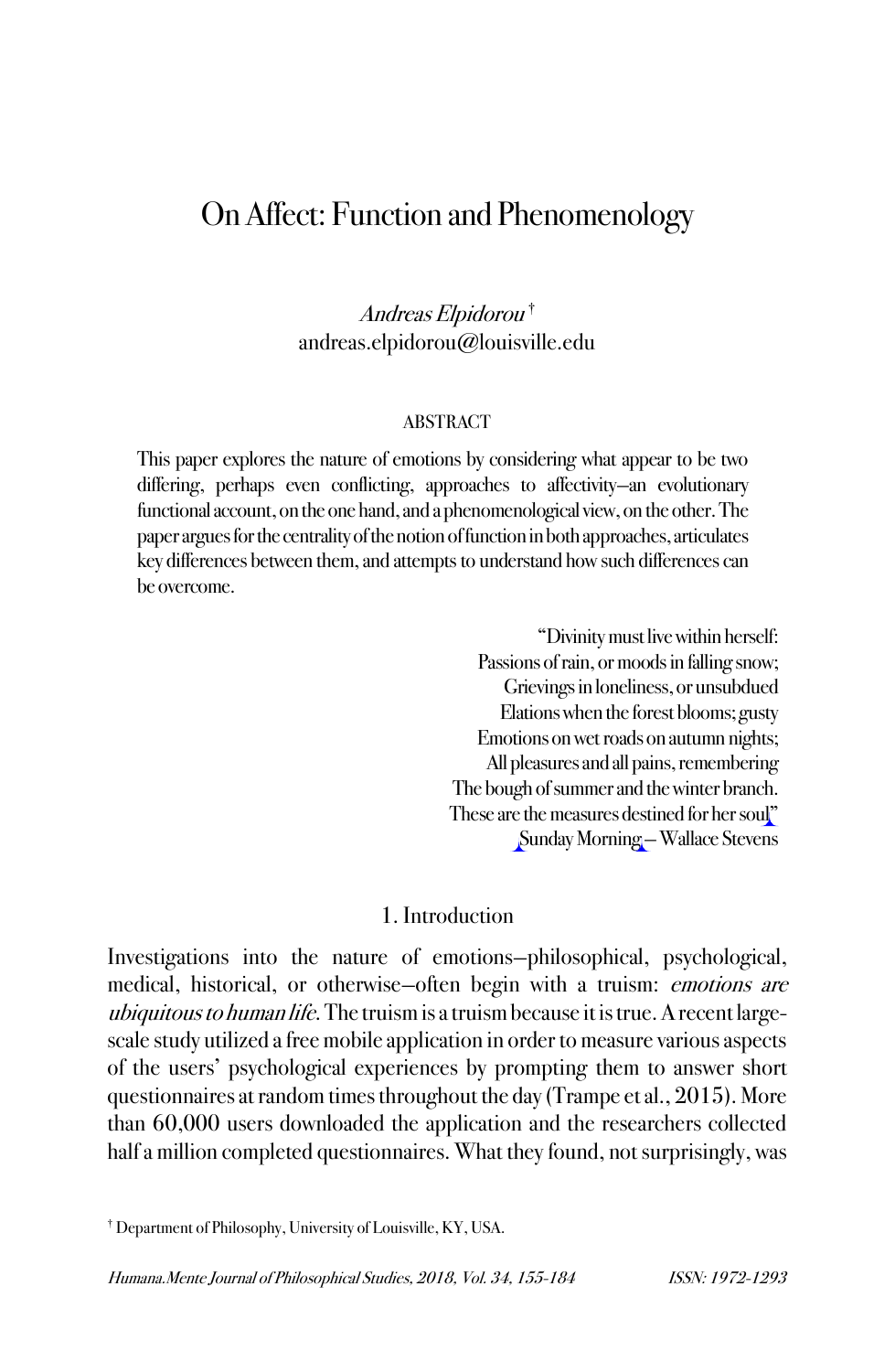that our lives are awash with emotions. On average, individuals reported experiencing one or more emotions 90% of the time. The most popular positive emotion was joy (35% of the time); the most popular negative emotion was anxiety (29% of the time). For 33% of the time, individuals experience at least one positive and one negative emotion simultaneously. "[E]veryday human life," the researchers conclude, "is profoundly emotional" (p.10).

But why is the truism true? Why are we the emotional beings that we are? Both evolutionary functional and phenomenological accounts of emotions offer their own answers to the *why* question and in doing so, address the *telos* or *purpose* of emotions. Despite obvious and profound differences between these two accounts chief amongst them phenomenology's antipathy to the naturalism essential to evolutionary functional theories—a comparison between the two is of value. Just like evolutionary functional views, the phenomenological view of emotions that will be my focus in this paper not only ascribes functions to emotions, but also individuates them in terms of those functions. What is more, the phenomenological account insists on the bodily features of emotions and cites them as part of the character of emotions. Phenomenology thus appears to be both akin to and fundamentally opposed to evolutionary functional accounts of emotions. My aim in this paper is to make explicit phenomenology's standing in relation to such approaches and to show that a measuring of the logical distance separating these two views can help us understand both the limits and distinctive contributions of phenomenology.

# 2. Emotions as Solutions: From Function to Biology

"An emotion is a bet placed under conditions of uncertainty: it is the evolved mind's bet about what internal deployment is likely to lead to the best average long-term set of payoffs, given the structure and statistical contingencies present in the ancestral world when a particular situation was encountered." (Tooby & Cosmides 2008, p. 117)

## 2.1. A Quick Overview

Emotions form a proper subset of the superordinate category of affective phenomena. According to most psychological and neuroscientific accounts, emotions are relatively short-lived, flexible, multicomponent patterns and tendencies that occur in response to specific physical and social situations. Emotions are typically initiated by an individual's appraisal or assessment of an event that bears some personal significance to them (Frijda, 1986; Oatley & Johnson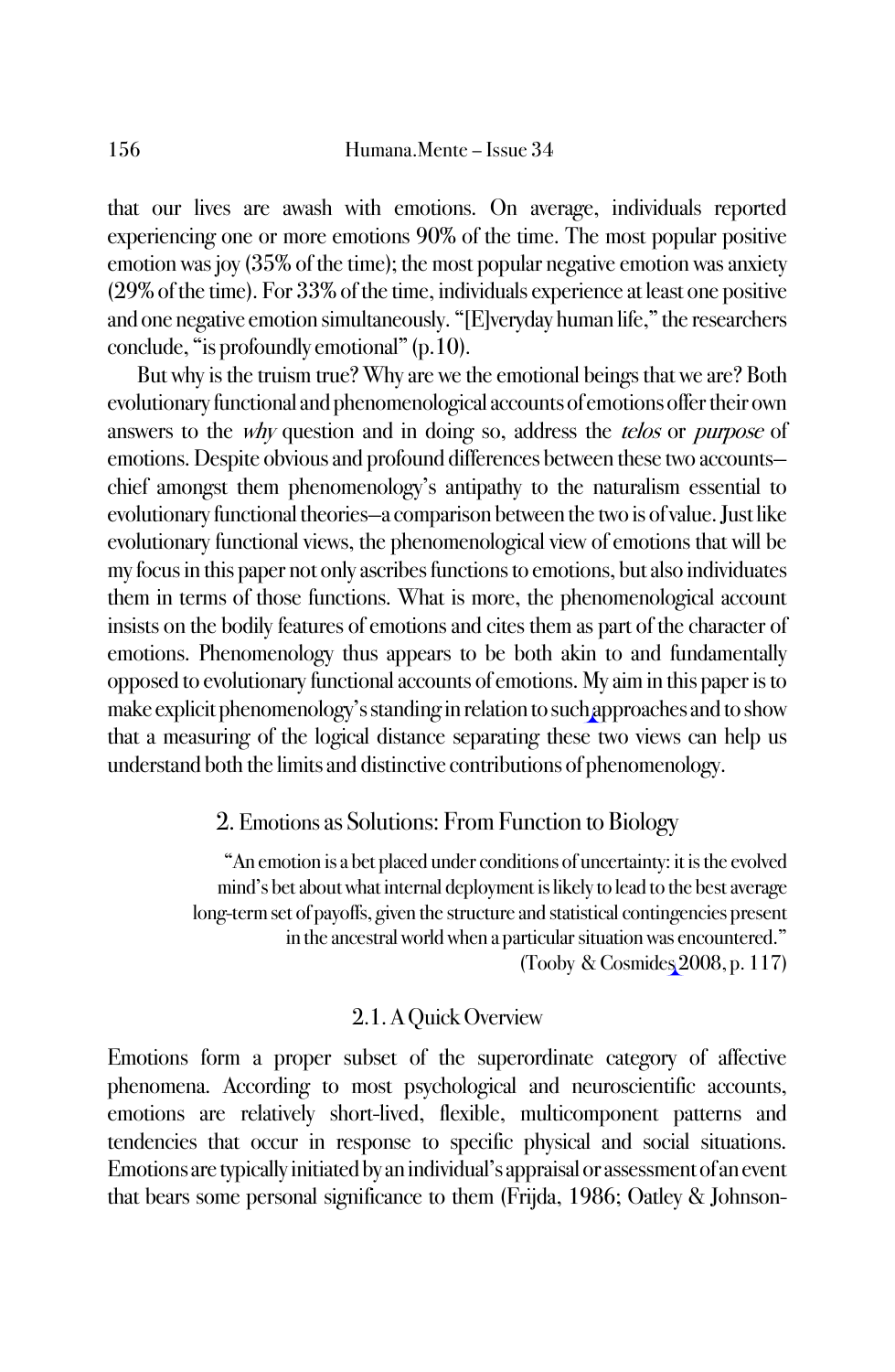Laird, 1987; Roseman, 1984; Scherer, 1993; Smith & Lazarus, 1993; Lazarus, 1991). The appraisal can be either conscious or unconscious and it gives rise to a cascade of interrelated responses in the individual, such as changes in subjective (felt) experiences, physiology, facial expressions, volitional attitudes, cognition, and behavior.

Many emotion researchers take emotions to be associated with and partly characterized by the specific action or thought tendencies that they bring about (Frijda, 1986; Lazarus, 1991; Levenson, 1994; Oatley & Jenkins, 1996; Tooby & Cosmides, 1990). Such specific tendencies are often aligned with physiological changes that an individual undergoes during the emotional episodes and consequently render emotions advantageous. Anger, for example, is associated with an urge to attack and physically prepares the individual to do so (Fredrickson, 2000). Whereas negative emotions typically narrow a person's momentary thought or action repertoire—in fear, e.g., one is inclined to flee, fight, or freeze, but not to mind-wander or to take interest in their surroundings—positive emotions (e.g., joy, interest) are thought to broaden one's momentary thought or action repertoire (Fredrickson, 1998, 2001, 2005; Fredrickson & Branigan, 2005; Fredrickson & Cohn, 2008; Fredrickson & Joiner, 2002).

Functional accounts of emotions emphasize that emotions are best understood in terms of the functions that they serve. Such accounts are interested in figuring out why we have the emotions that we do (e.g., Averill, 1990; Frijda, 1994; Keltner & Gross, 1999; Keltner & Haidt, 1999; Keltner & Kring, 1998; Levenson, 1994; Niedenthal & Brauer, 2012; Oatley & Jenkins, 1992; Plutchik, 2001; Scherer, 1984 and 1994; see also Cosmides & Tooby, 2000; Nesse, 1991; Tooby & Cosmides, 2008). Functional accounts of emotions need not be thought of as competitors to views of emotions that explicate them in terms of their action or thought tendencies. Rather, they can be understood as offering a complementary take on the nature and character of emotions by adding a specification of why the emotions in question have the features that they do. As a general answer to the question of why emotions exist, functional accounts hold that emotions are solutions to problems of physical or social survival (Keltner, Haidt, and Shiota, 2006; Keltner & Gross, 1999; Weisfeld & Goetz, 2013).

### 2.2. The Meaning of "Function"

Functional accounts of emotions emphasize that emotions serve a function and such a function is crucial  $\frac{1}{11}$  understanding their nature. But what exactly does the term "function" mean?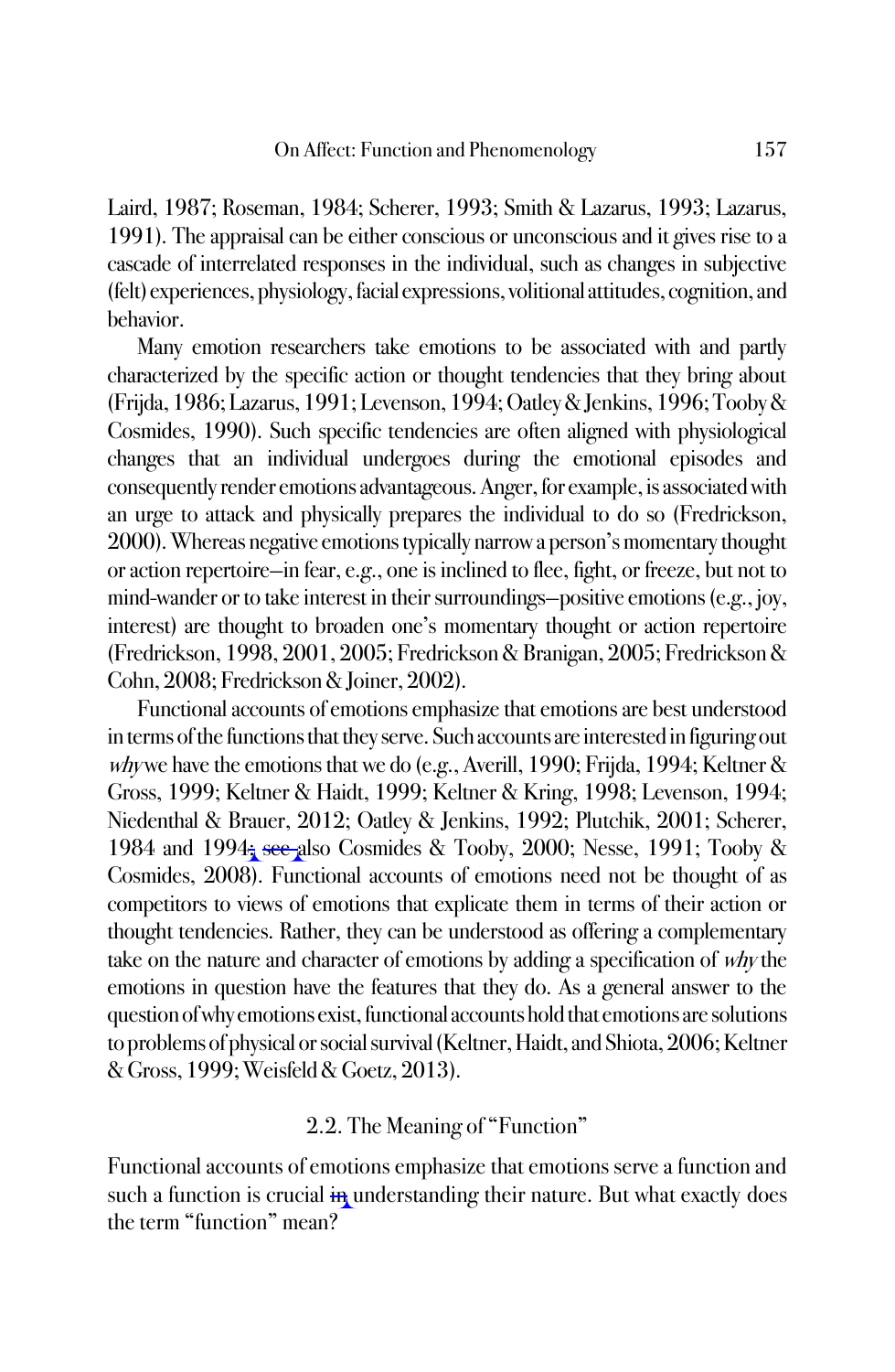It is customary to draw a distinction between *minimal function* and teleological (or proper) function (Neander, 2017). A minimal function of an entity is simply something that the entity does or an effect that the entity has. A teleological function of an entity is what the entity does that explains its presence (Wright, 1973). It should be clear that not every capacity or effect of something counts as the teleological function of that thing. The presence of a heart is partly explained by its function to pump blood but not by its capacity to make a sound. Although both capacities could be called "functions," only the former counts as teleological. Teleological functions figure prominently in biology and evolutionary psychology, and are distinguished from nonteleological functions (minimal or otherwise) (e.g., Cummins, 1975) insofar ascriptions of such functions answer why questions (e.g., Allen & Bekoff, 1995; Ayala, 1977; Godfrey-Smith, 1993 and 1994; Griffiths, 1993; Häggqvist, 2013; Keltner & Gross, 1999; Kraemer, 2014; Millikan, 1989; Mitchell, 1993; Neander, 1991a, 1991b; Saborido, 2014; Walsh & Ariew, 1996; Wright, 1973).

The teleological function of an entity need not always be performed. In certain cases, it will be performed only infrequently—e.g., the function of a sperm is to fertilize ovae and yet only a small minority succeeds in doing so (Häggqvist, 2013). In other cases, the function might never be performed. Caged animals in zoos are not given the opportunity to exercise some of the teleological functions that their organs and body parts possess (Neander, 2017). Finally, a teleological function can *malfunction*, either because the organism or item that has such a function is defective or because environmental circumstances prevent the execution of such function.

Many accounts of teleological functions are etiological: they explicate the function of an item in terms of its past selection. Such accounts hold that the function of an item is to perform what the item was (or what items of the same type were) selected to perform (Neander, 2017). Etiological articulations of an item's function thus refer both to its history and to its regular consequences. The most common account of an etiological articulation of teleological function is an evolutionary one that holds that functions are grounded in natural selection. According to such an account, if  $X$  has teleological function  $F$ , then:

(a) F explains why X is present (why it exists and why it is maintained);

and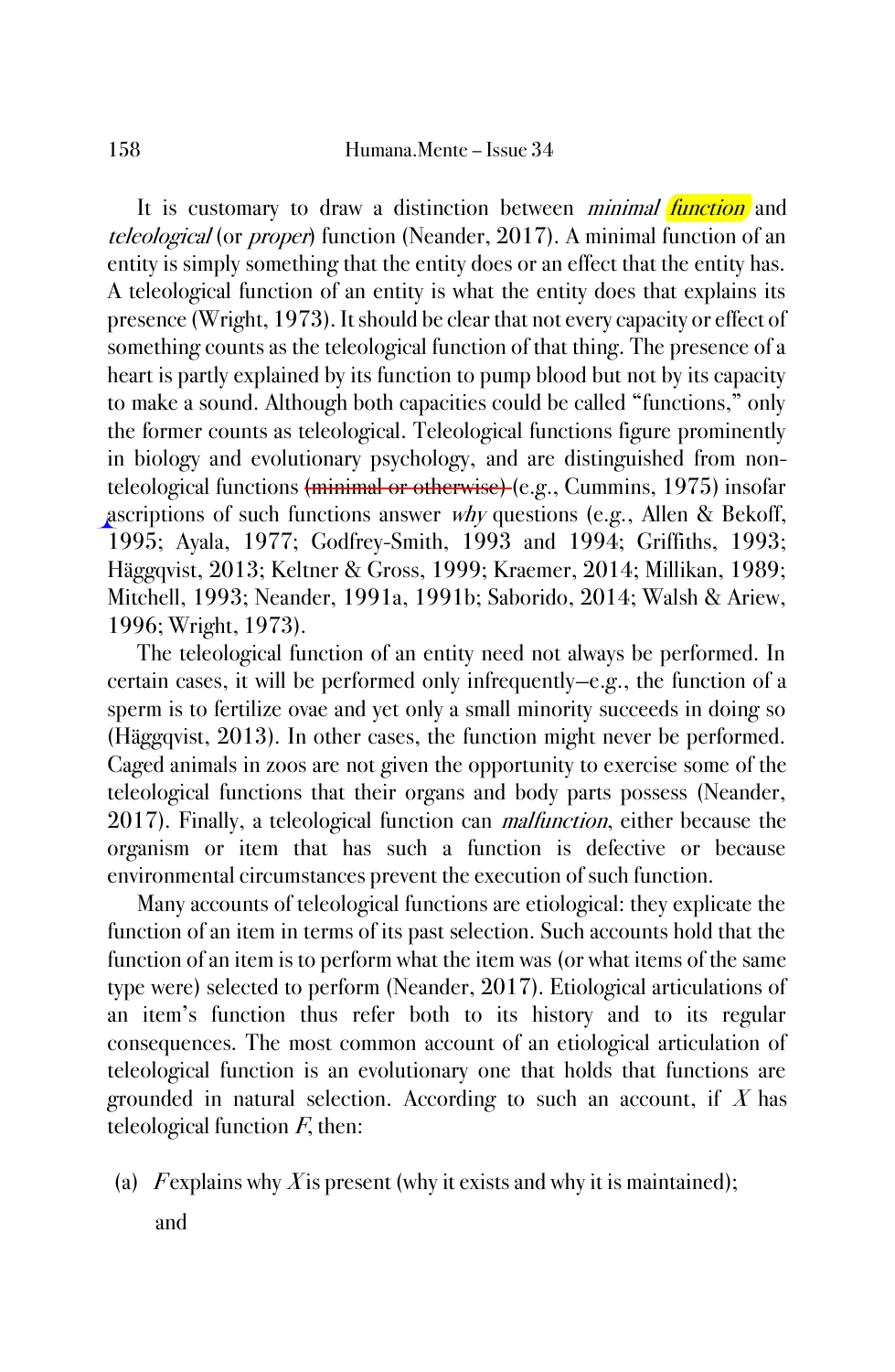(b) F is causally relevant to the presence of X via the mechanism of natural selection (i.e., X exists because it performs F and because F confers to X [or to an organism that has  $X$ ] an evolutionary advantage) (see Allen & Bekoff, 1995; Sober 2000, p. 85)

For example, the heart's ability to pump blood would count as its teleological function. Hearts exist partially because by pumping blood they confer to an organism an evolutionary advantage. Of course, not every etiological articulation of teleological function has to be an evolutionary one. Other forms of selection include intentional selection, social or cultural selection, or neural selection (Garson, 2012; Neander, 2017). However, for the case of emotions, I shall assume, following evolutionary functional views, that most emotions are the products of evolution (either adaptations or exaptations) even if they can be influenced greatly by cultural factors (Keltner, Haidt, and Shiota, 2006).

## 2.3. From Function to Evolution

Assuming an evolutionary understanding of teleological functions, the claim that an emotion  $E$  has teleological function  $F$  amounts to the following series of claims: (a) our evolutionary ancestors experienced  $E$ ; (b) their experience of  $E$  had the effect which we now call the teleological function of the emotion under question,  $F$ , and (c) having that effect explains the presence of emotion  $E$  in humans insofar as  $E$  exists because  $F$  conferred an adaptive advantage on individuals who were capable of experiencing  $E$  (see Griffiths, 1993; Neander, 1991a). How can one justify such a wide-reaching account of emotions?

Many emotion theorists find no difficulty in answering this call for justification. They cite the integral and necessary roles that emotions play in our lives and conclude that emotions must exist because of their adaptive functions. Emotions, they point out, have many intra- and inter-organismic benefits and as such, they bring account systematic and beneficial consequences. They provide us with information both about the match or mismatch between organism and environment (Schwarz & Clore, 1983) and about our goals (Carver, 2001); they organize response systems (Levenson, 1994); they allow us to detect and respond to physical and social challenges; they can facilitate decision-making (Oatley & Johnson-Laird, 1987; Schwarz, 2000; Bagozzi et al., 1998; Leone et al., 2005); they structure and prioritize actions and cognitive processes (Clore, 1994, Levenson, 1994; Simon,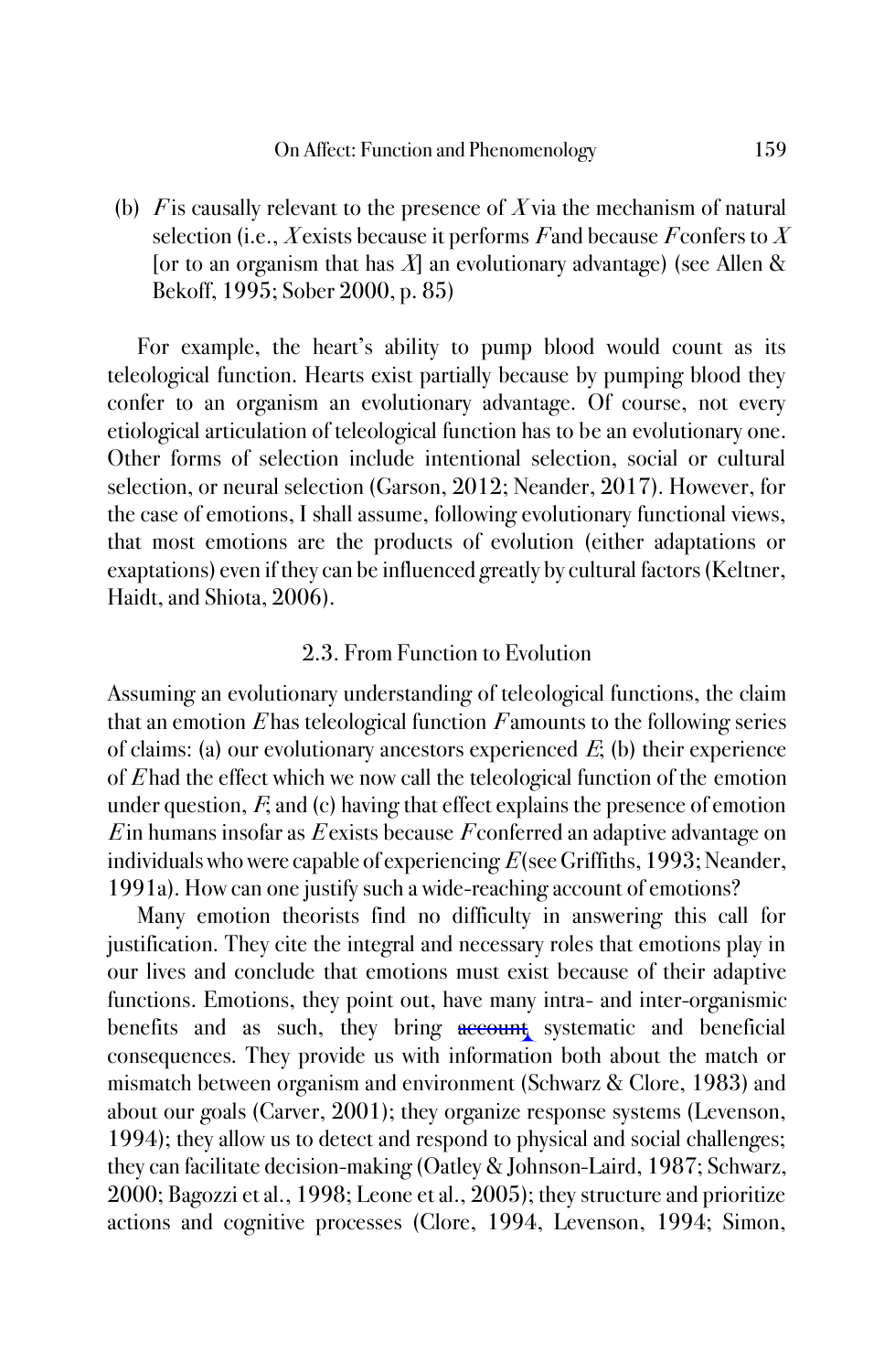1967); they promote flexibility by decoupling stimuli from responses (Scherer, 1984 and 1994); they prepare us for action and move us in ways that promote the achievement of goals (Bagozzi et al., 2000); and lastly, they serve many social functions such as promoting cooperation and group relationships (e.g., Frank, 1988; Gonzaga et al., 2001; Keltner et al., 2006; Nesse, 1991; Shiota et al., 2004; Trivers, 1971).

Reflecting on the many effects that emotions have on our lives, the claim that emotions have teleological functions is dictated, according to proponents of the evolutionary functional view, by an inference to the best explanation. Emotions have the functions that they have because they were 'selected' (by evolutionary forces) to have them. As Keltner, Haidt, and Shiota (2006, p. 117) write, "[e]motions have the hallmarks of adaptations: They are efficient, coordinated responses that help organisms to reproduce, to protect offspring, to maintain cooperative alliances, and to avoid physical threats." For the evolutionary functionalists, emotions are thus not only minimally functional but also teleologically functional: their benefits or functions account for their presence. Emotions have evolved precisely because of their adaptive functions in genotypic and phenotypic survival (Hasselton & Ketelaar, 2006; Ketelaar, 2004).

The evolutionary functional account is, of course, not the only scientifically acceptable account of emotions. Nor is it free of problems (Barrett, 2006; Downes, 2017; Lench et al., 2015). All the same, the evolutionary functional story offers an answer—albeit somewhat programmatic and contentious—to the ubiquity of emotions. We are emotional beings because we have been shaped to be so by ancestrally structured and evolutionarily recurrent situations (Tooby & Cosmides, 1990). And even if evolutionary functional views of emotions may fail to account for the presence of certain emotions that do not appear to be the obvious solutions to ancestral difficulties, a functional (but non-evolutionary) view could do better. The selection of certain emotions could have come through cultural and social difficulties, one that cannot be reduced to biological difficulties. Ultimately, functional accounts of emotions explain the emergence of emotions by citing their teleological functions. Emotions are ubiquitous because, as living, embodied and social organisms, we are in (biological or social) need of them.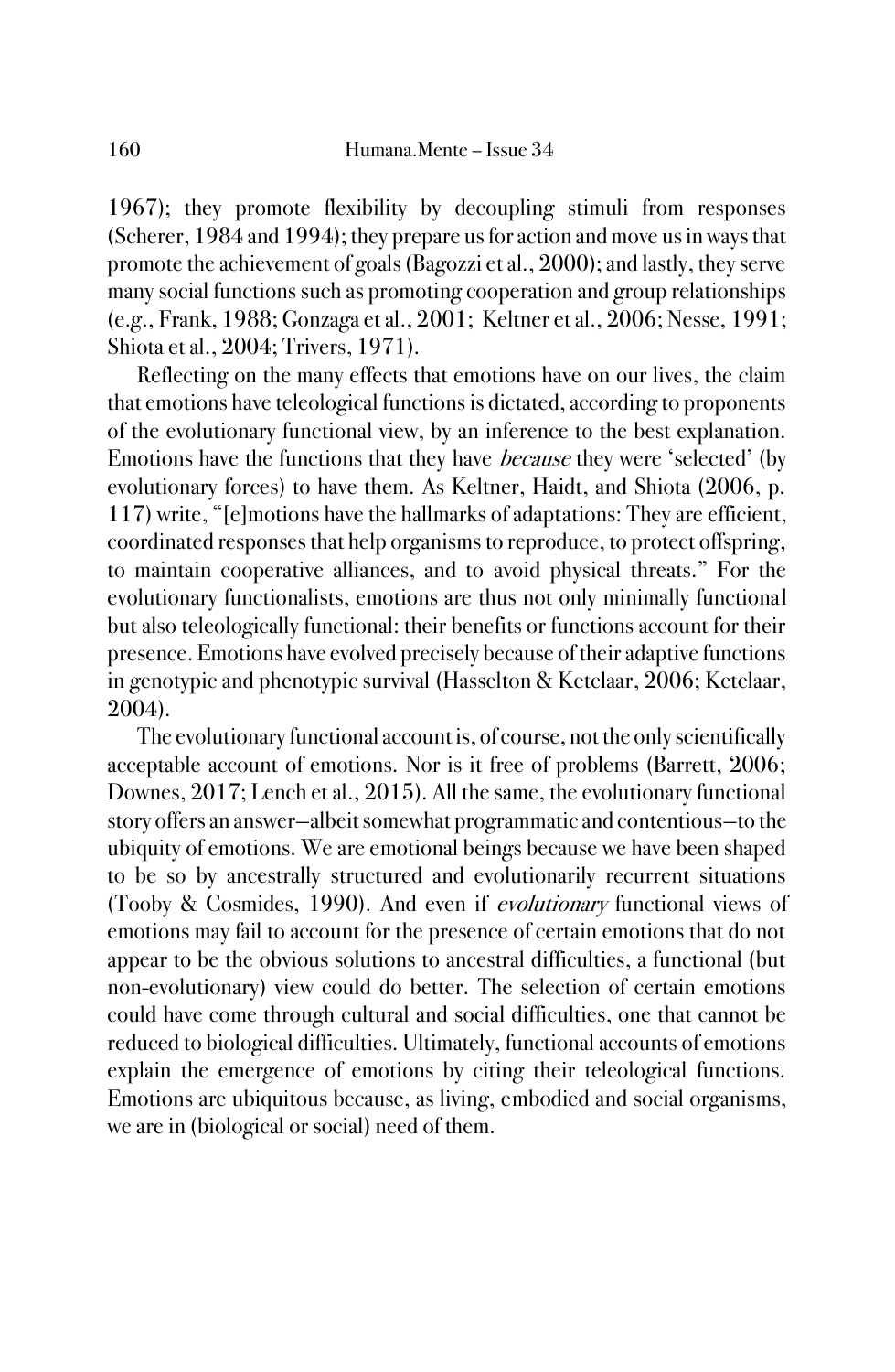#### 3. Phenomenology and Emotions

"My emotional account was always overdrawn." Humboldt's Gift – Saul Bellow

#### 3.1. The Need for a Phenomenology of Emotions

"Science is the measure of all things, of what is that it is, and of what is not that it is not" (Sellars, 1991, p.173). It is not just scientists who live by Sellars' description of the explanatory and ontological priority of science; many philosophers do too—and for good reasons. As psychological phenomena, emotions appear to be both biologically and physically grounded and subject to the predictive and manipulative power of our brain sciences. But then why should there be a need for a *philosophy* of emotions? What is distinctive about or endemic to philosophical discourse that is lacking in scientific investigations of the same subject matter?

Such a meta-philosophical worry has been addressed before. First, it has been suggested that philosophy differs from science in terms of its methodology. Philosophers' engagement in conceptual, logical, or a priori analyses is not only unique to philosophy but also necessary to understanding properly scientific findings and to rendering them free of conceptual and logical inconsistencies. Second, it is said that it is philosophy and philosophy alone that can offer a synoptic picture of the world. Whereas scientific investigations have circumscribed subject matters, philosophy does not; philosophy is in the business of bridge building—it can offer systematic and comprehensive presentations of the empirical literature with an eye toward presenting a picture (a big picture) of human existence. Third, and somewhat relatedly, philosophy goes beyond science insofar as it is both descriptive and normative. As such, philosophy tells us what the sciences cannot, namely, how the world and human conduct ought to be.

All three answers have merit and a ring of plausibility, yet none of them is specific to the philosophy of emotions. At best, what they provide us with are reasons to believe in the value of philosophy. Thus, if we conclude from the aforementioned that there is a need for a philosophy of emotions, then such a need would share its origin with the need for the philosophies of perception, of law, or of economics, just to name a few.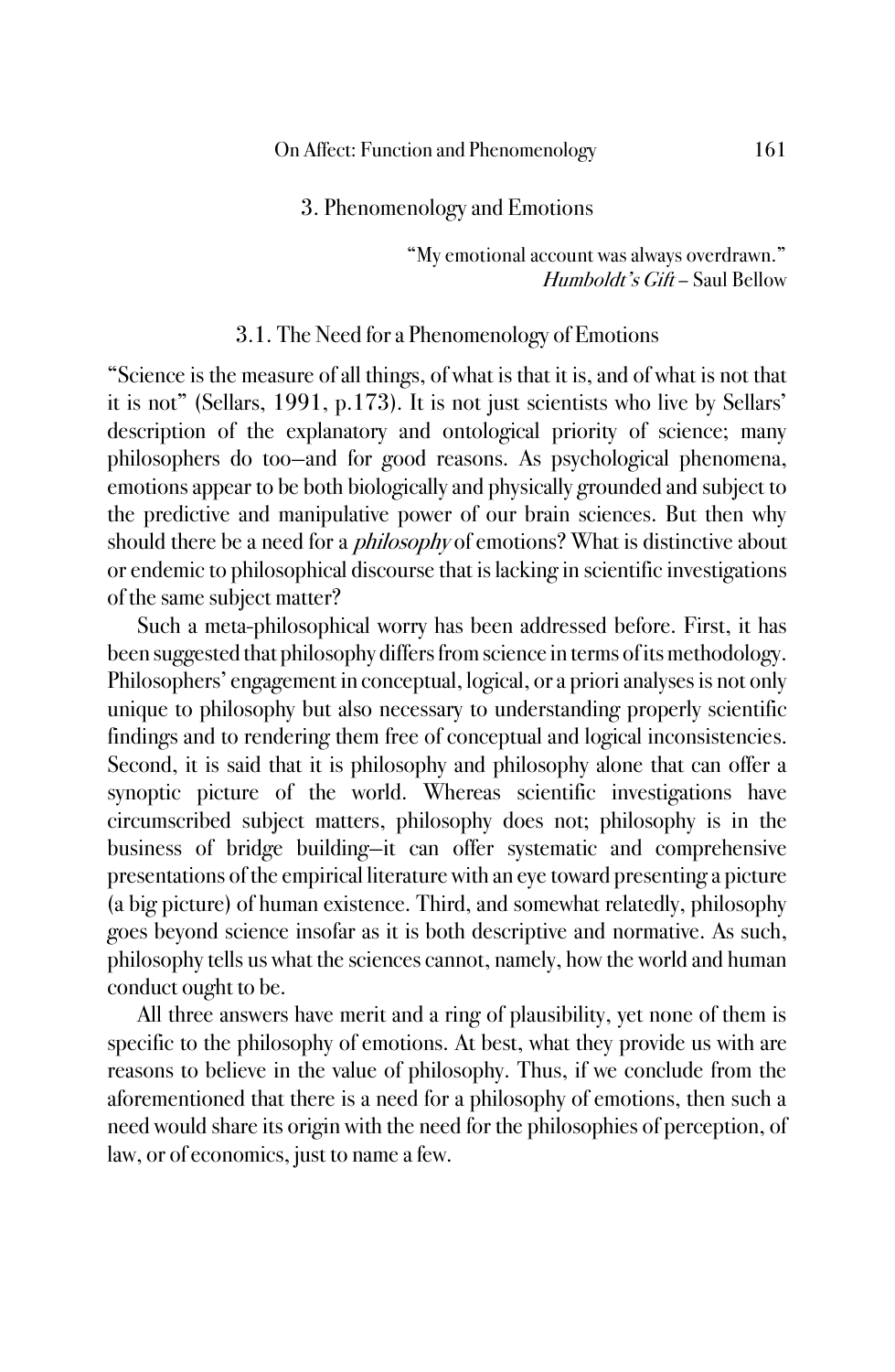Within phenomenology, $^1$  however, a more direct answer to the question  $\Theta_{\!\!\rm f}$ the need of a philosophy of emotion can be discerned. When we turn to phenomenology, we find not only a justification of the value of phenomenology (and thus of philosophy as such) but also an explicit articulation of the need for a phenomenological study of emotions. Phenomenology offers, it is said, a unique perspective to affectivity, one that can be captured neither by science nor by other philosophical approaches.

Phenomenology's insight is simple: affective phenomena are ontologically significant. What that means is that issues concerning the nature of human existence and the character of affective experiences are necessarily interconnected. By articulating our affective experiences we are at the same time laying bare the conditions for the possibility of human existence. For the phenomenologist, we do not first exist in some non-affective way and only then we are emotionally affected by the world. Rather, we exist in the world only insofar as we can be emotionally affected. Any study of human condition that 'sees' our emotional capacities as an add-on of human existence—something that is separable from what makes us human and which can be studied in isolation is, according to phenomenology, fundamentally misguided.

Thus, "affectivity" does not denote a set of experiences or a class of mental phenomena that demand classification or a precise articulation of their character; most fundamentally, the term denotes instead an ontological structure—a way, the human way, of existing in the world and through which all aspects of human existence (including theoretical reasoning about affectivity itself) must necessarily be understood. Such a characterization of affectivity offers an explicit answer to the question of why we need a phenomenology (and thus a philosophy) of emotions. A phenomenology of emotions is necessary for without it, we cannot hope to come to terms with human existence—affectivity is, after all, a constitutive part of human existence. What is more, the requisite investigation of affectivity must be philosophical and not scientific for only the former, due to the fact that it is both reflexive and synthetic, can articulate the interconnections between affectivity and human nature. Or so the phenomenological story goes.

Phenomenology however also offers an explanation for the ubiquity of emotions in human life. Our everyday existence is permeated by affective experiences because we are the type of beings who are susceptible to those

 $1$  The term "phenomenology" is used in this paper to denote the movement in the history of philosophy that originated with Edmund Husserl.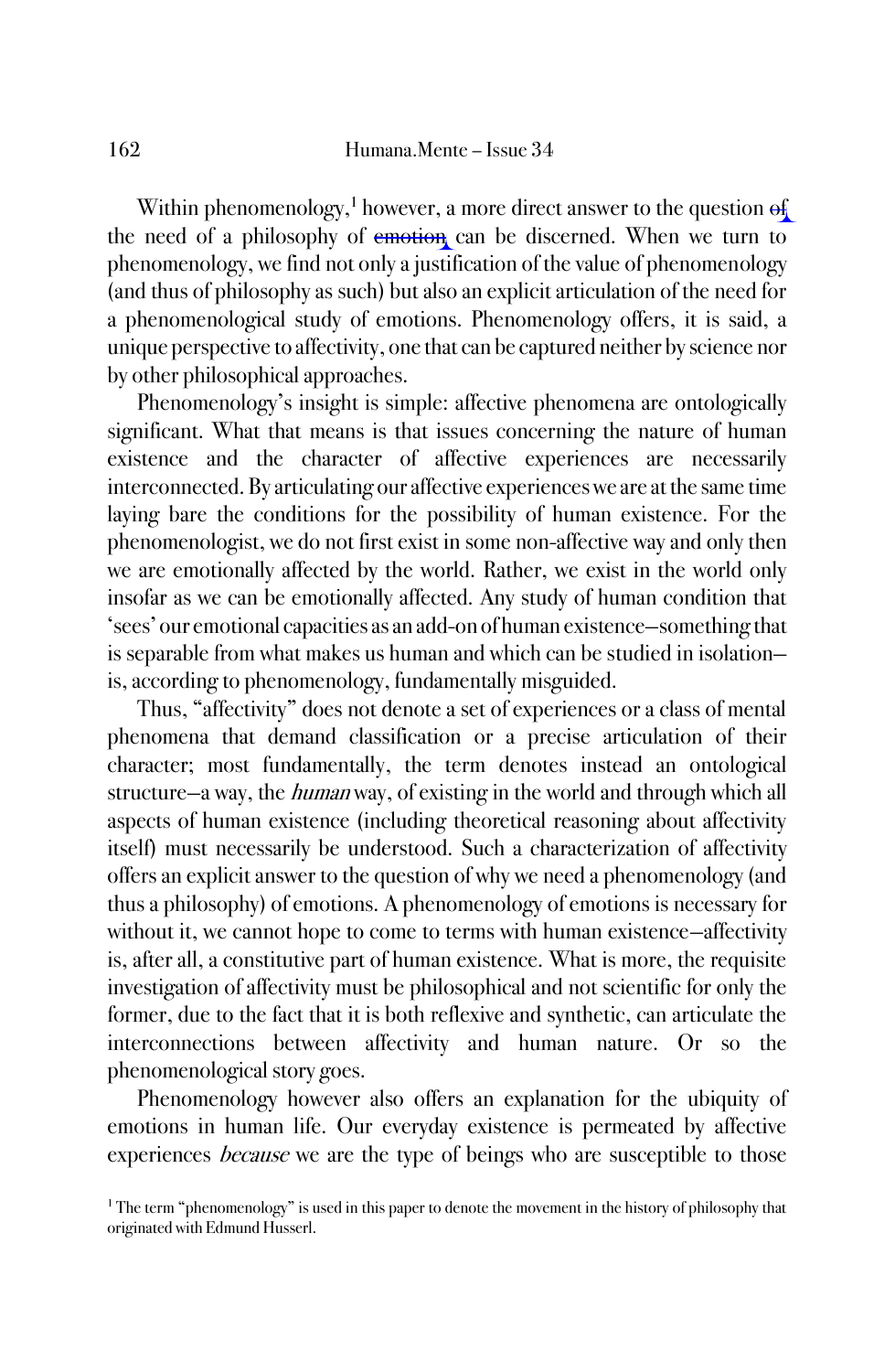experiences. It is, in other words, due to our ontological constitution that emotions and affective experiences are everywhere. Without them, we would not be able to inhabit a world of value and personal significance. For the phenomenologists, human existence is necessarily emotional existence.

The phenomenological view of emotions just described is epitomized by Martin Heidegger's existential phenomenology and specifically, by his ontological/ontic distinction between Befindlichkeit ("findingness" or "disposedness") and *Stimmung* (mood). The former is a basic ontological structure of human existence. It is that which makes it possible for human beings to find themselves situated in or attuned to the world in a way that is both meaningful to them affectively laden (Elpidorou, 2013; Elpidorou and Freeman, 2015; Freeman, 2014; Freeman and Elpidorou, 2015; Slaby, 2015). Befindlichkeit, Heidegger writes, is the "finding of oneself in being-in-theworld" and "belongs with being-in-the-world as such" (Heidegger 1979/1992, p. 352/255; translation altered). Whereas Befindlichkeit is an ontological structure, moods (Stimmungen) are the various, specific, and prereflective ways in which we relate to the world and ourselves. Moods shape the manner in which the world appears to us; they 'open' it up insofar as it is also through them that the world is disclosed to us. Insofar as Befindlichkeit belongs to the structure of human existence, we are then always in some mood or another (Heidegger, 1927/1962, §29). We are always in moods but not because moods are the internal (or subjective) states of mind that accompany us everywhere and provide the affective 'soundtrack' of our lives; nor is it because they exist independently or outside of us. Rather, we are always in some mood because moods belong to and constitute our existence. They are an indelible part of human life; they are, as Heidegger writes, the "fundamental ways in which we find ourselves disposed in such and such a way" (Heidegger 1983/1995, p. 101/67; see also Heidegger, 1927/1962, §29).

Even though Heidegger's understanding of affectivity exemplifies phenomenology's central insight into the ontological significance of emotions, my focus in this paper will not be on (early) Heidegger. Instead, I focus on Jean-Paul Sartre, and specifically on his account of emotions as this is given primarily in his Sketch for a Theory of Emotions. My (perhaps not obvious) choice to focus on Sartre is motivated by the following three key features of Sartre's account. First, although Sartre shares Heidegger's conviction of the significance of affectivity, unlike Heidegger, he deems it necessary to engage in a critical dialogue with the psychological sciences. Second, Sartre's view of emotions is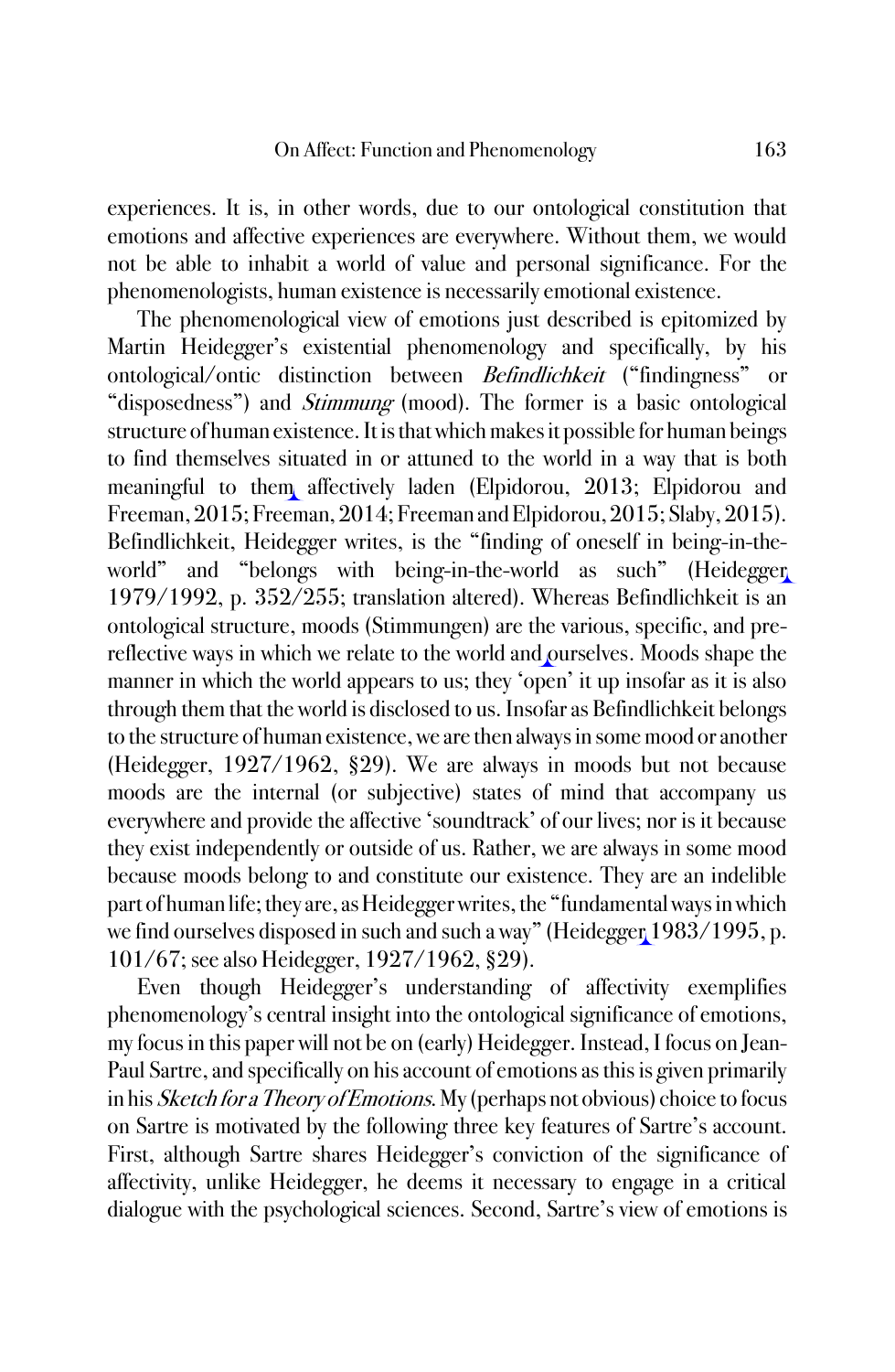embodied; Heidegger's is not. Third, in articulating his view on emotions, Sartre makes explicit use of the function of emotions. These three features of Sartre's position allow us to draw a meaningful comparison between his phenomenological view on emotions and evolutionary functional views.

# 3.2. Sartre on Emotions

The Sartrean view of emotions holds that emotions are embodied, enactive, and unreflective ways of existing in and engaging with the world that aim to resolve insurmountable difficulties.<sup>2</sup> Although during our emotional episodes we could turn inwards, so to speak, and make our emotions and ourselves the intentional objects of our affective experiences, we rarely do—and even if we were to do so, our emotional experiences would be significantly transformed. Emotions, for Sartre, are first and foremost "a specific manner of apprehending the world."  $(STE 35)^3$  And as ways of apprehending the world, we are aware of our own consciousness only pre-reflectively. As Sartre writes, "The emotional consciousness is at first non-reflective, and upon that plane it cannot be consciousness of itself, except in the non-positional mode." (STE 34) Emotions are thus not experiences of 'internal' psychological states, but of the world. In fact, they are not mere experiences (if by that we mean passive happenings), but active ways of interacting with and disclosing the world.

As ways of existing, emotions bring about a purposeful transformation in the manner in which we experience the world. "The onset of emotion," Sartre states, "is a complete modification of the 'being-in-the-world' (STE 63). Before the onset of our (strong)<sup>4</sup> emotional experiences, we find ourselves immersed in a world characterized by concerns, obligations, and possibilities. We experience the world as "hodological" (STE 38)—as containing *hodoi* (roads)—i.e., as being governed by a plurality of means-ends relationships: "The world around us…appears to be all furrowed with strait and narrow paths

<sup>&</sup>lt;sup>2</sup> Here I offer only a brief description of Sartre's account of emotions and thus concentrate almost exclusively on the claims that he makes in the *Sketch*. My focus, however, should not be taken to mean that the *Sketch* is the only place in which Sartre talks about emotions nor that it is the only text worth considering when it comes to the topic of emotions. For more comprehensive attempts to articulate Sartre's views on the emotions see, among others, Barnes (1984), Elpidorou (2017) and Fell (1965).

<sup>3</sup> All references to Sartre (1939/2004) and Sartre (1943/1984) will be indicated respectively by "STE" and "BN" followed in both cases by the pagination of the English translation.

<sup>&</sup>lt;sup>4</sup> This qualification is necessary because Sartre's theory works best for *strong* emotional reactions. In the Sketch, he does offer an all-too-brief description of two other kinds of emotions, "subtle emotions" and "weak emotions" (STE 55). For a discussion of how one can make sense of different types of emotions and affective phenomena using Sartre's phenomenology, see L. R. Barrett (1982), Elpidorou (2017), and Fell (1965).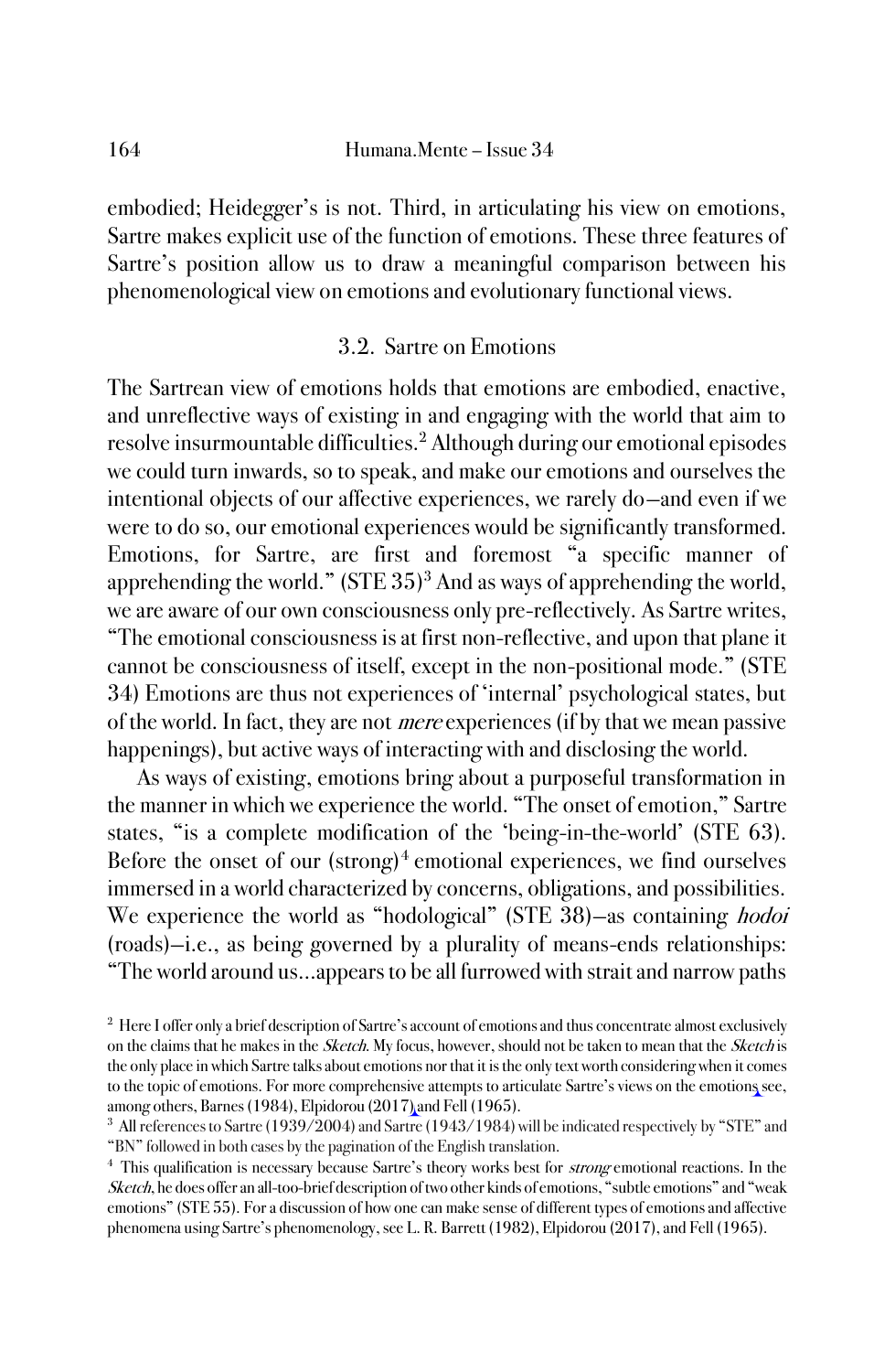leading to such and such determinate end" (STE 39). Worldly entities, other persons, and situations all stand in such relations to each other forming a causal and pragmatic nexus. In this everyday and concernful mode, the world appears to be both instrumental and deterministic: our desired ends can be achieved only by the attainment of prescribed and fixed means while, at the same time, we remain subject to rules and laws—those of physics and society, of biology and economics. Precisely because of the instrumental and deterministic nature of our everyday existence it is unavoidable that we will encounter situations that do not yield to our desires—either because we cannot readily procure the means leading to our desired ends or because the necessary means of achieving those ends are missing. The world is exacting and difficult. And it makes demands that we are not always capable of meeting.

Sometimes we will be able to overcome our experienced difficulties using ordinary (that is, practical) means—when one plan falls apart, another might materialize. Sometimes we succeed; other times, however, we do not. And when we do not, when we are faced with a pressing and insurmountable obstacle, emotions arise. By interacting with a world that does not yield to our desires, we are changed; we become emotional, and with us the world itself is changed. Sartre explains:

We can now conceive what an emotion is. It is a transformation of the world. When the paths before us become too difficult, or when we cannot see our way, we can no longer put up with such an exacting and difficult world. All ways are barred and nevertheless we must act. So then we try to change the world; that is to live it as though the relations between things and their potentialities were not governed by deterministic processes but by magic. (STE 39-40)

Sartre describes the world that emotional consciousness reveals as *magical*. It is so partly because it possesses qualities unlike the ones that we encountered before. For example, disgust changes innocuous objects into repulsive ones; anxiety renders familiar situations overwhelming; and contempt makes a person unworthy, morally inferior. Emotional consciousness confers such qualities to the world without however bringing about a material transformation. The world is not really changed; only our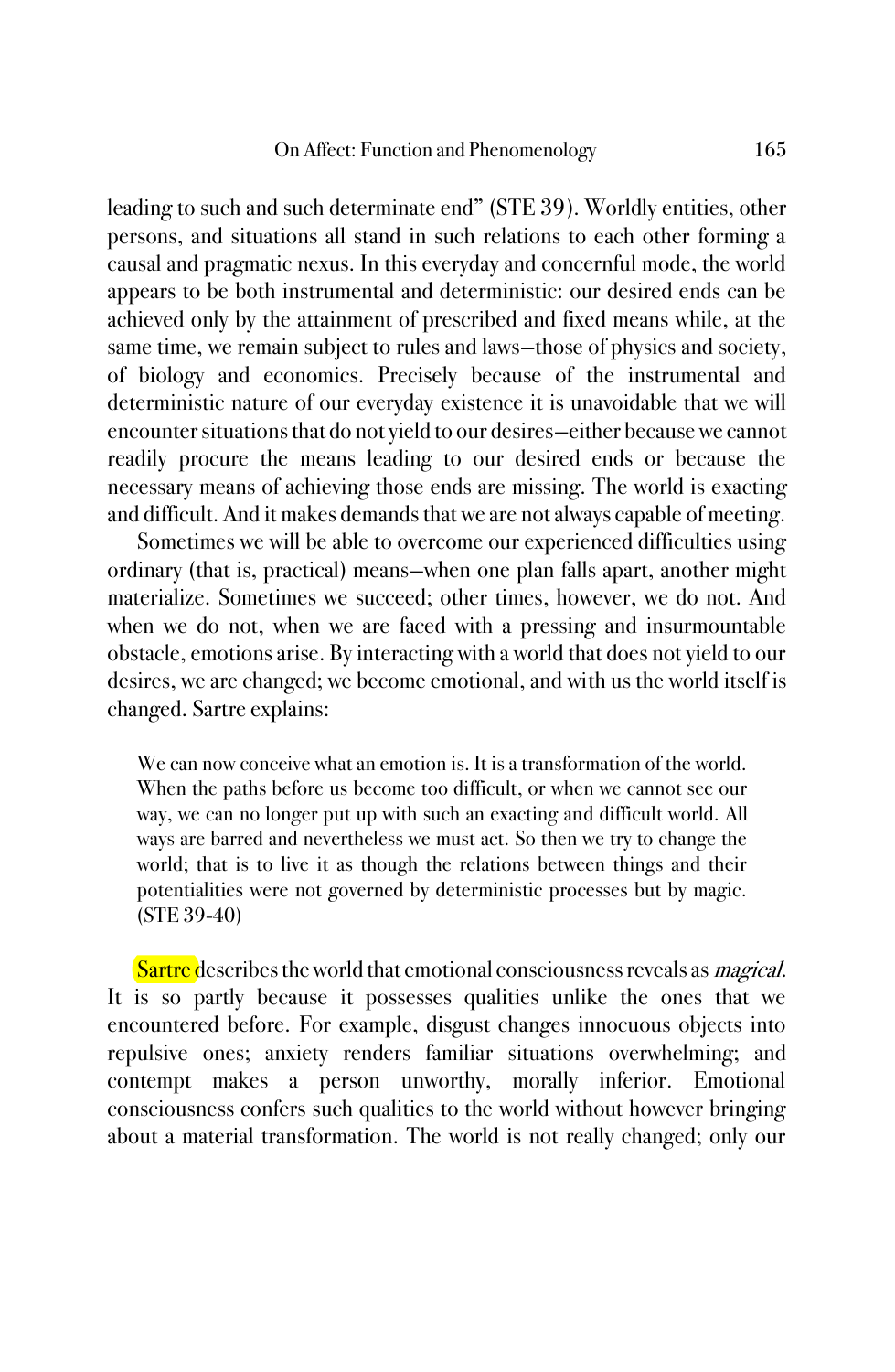consciousness of it is. Importantly, and concurrently with the formation<sup>5</sup> of these new qualities, the world of emotions is revealed as magical also because it is not "governed by deterministic processes" (ibid.) To say that deterministic processes do not characterize our emotional existence is not to assert that somehow physical laws cease to apply. Rather, what has changed during our emotional episodes is that the rigid means-ends relationships that previously dictated our concernful, everyday existence no longer apply. It is precisely because of this feature that emotions are capable of providing solutions to experienced difficulties.

During emotional episodes, we can achieve the desired ends without procuring the means that previously appeared to us to be absolutely necessary. A fit of anger, for instance, offers an escape from a losing argument, not by helping us to deal with the argument or to outsmart our interlocutor—we can do neither. Rather, with the help of anger we impose our view on our interlocutor by yelling and silencing them, or by walking away before they have a chance to respond. Moreover, by changing the manner in which we perceive the world, emotions can also solve experienced difficulties by leading us to denounce a previously desired and cherished end and thus absolving us of the responsibility to act. Even if life appears to be unimaginable without some cherished end, certain emotions can drastically change our outlook. Sadness is one of them. By affectively neutralizing the world (STE 44), it offers us a much-needed respite from the world's demands. When we are sad, nothing attracts us; no end appeals to us. Because of that, we need not act.

Hence, emotions disclose to us a world in which the demands of our concernful existence cease, at least temporarily, to apply to us. In doing so, they attempt to offer solutions to experienced difficulties. Even if reality does not admit of an escape—as Sartre reminds us in a famous line from *Nausea<sup>6</sup>—*we can still relieve ourselves of its burdens by transforming it with our emotions.

<sup>5</sup> The new qualities that our emotions magically confer to the world are taken by us as real. "Consciousness does not limit itself to the projection of affective meanings upon the world around it; it lives the new world it has thereby constituted—lives it directly, commits itself to it, and suffers from the qualities that the concomitant behaviour has outlined." (STE 51)

<sup>&</sup>lt;sup>6</sup> "Existence is a plenum from which one cannot escape" (Sartre 1938/1964; translation altered).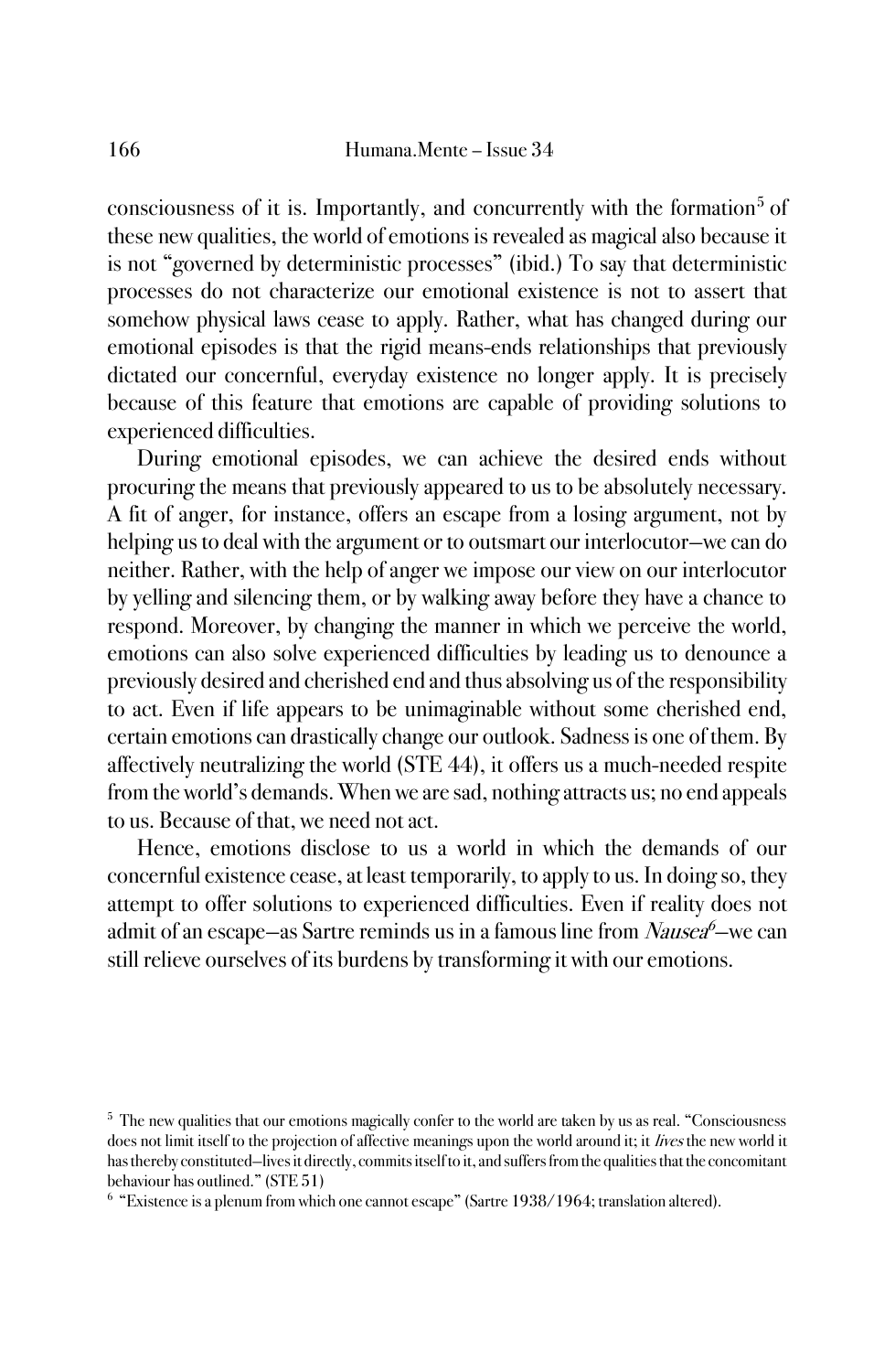#### 3.3. The Function and Effectiveness of Sartrean Emotions

There is a lot more that can be said about Sartre's view of emotions. And indeed a lot has been said that is critical of his approach. Here I take up neither a critique nor a defense of Sartre—I and many others have done both elsewhere. <sup>7</sup> For present purposes, I accept the phenomenological account on offer and consider one specific application of this account in order to explicate further Sartre's views regarding the function and purpose of emotions.

Consider the emotion of fear. For Sartre, fear is not a monolithic experience. Indeed, in the Sketch, Sartre distinguishes between two distinct types of fear, active and passive. Both of them deserve the name "fear" because both arise on account of the perception of a threat to one's well-being and because both, at least according to Sartre, attempt to negate the threat when deterministic means fail us. Still, the two types of fear are distinct because they attempt to negate the threat in different ways.

In the case of active fear, we attempt to resolve the experienced difficulty (i.e., the threat) by fleeing. Flight in active fear "is magical behaviour which negates the dangerous object with one's whole body, by reversing the vectorial structure of the space we live in it and suddenly creating a potential direction on the other side." (STE 43) Because we cannot address the threat with deterministic means—because we cannot fight it, overpower it, or sustain it—we run from it. And by running away from it, we escape from it, but only in the sense that we have put it behind us. Fleeing "is a way of forgetting, of negating the danger," Sartre writes (STE 43). It is crucial to Sartre's view that we do not mistake fleeing for a calculative reaction to the perception of a threat. If it were so, it would not be the embodiment of an emotion but the deployment of a prudential strategy. We do not flee in order to escape, according to Sartre. Rather, we flee because we cannot deal with the threat. Fleeing is a solution only because there is no other (practical) solution.

Just like active fear, passive fear is also an attempt to negate the threat. Whereas in active fear, we flee; in passive fear, we faint. As Sartre writes in an often quoted passage:

I see a ferocious beast coming towards me: my legs give way under me, my heart beats more feebly, I turn pale, fall down and faint away. No conduct could seem

<sup>7</sup> See, for example, Anders (1950), L. R. Barrett (1982), Elpidorou (2016), (2017), Emerick (1999), Fell (1965), Hatzimoysis (2014), Richmond (2010), Solomon (2006), and Weberman (1996).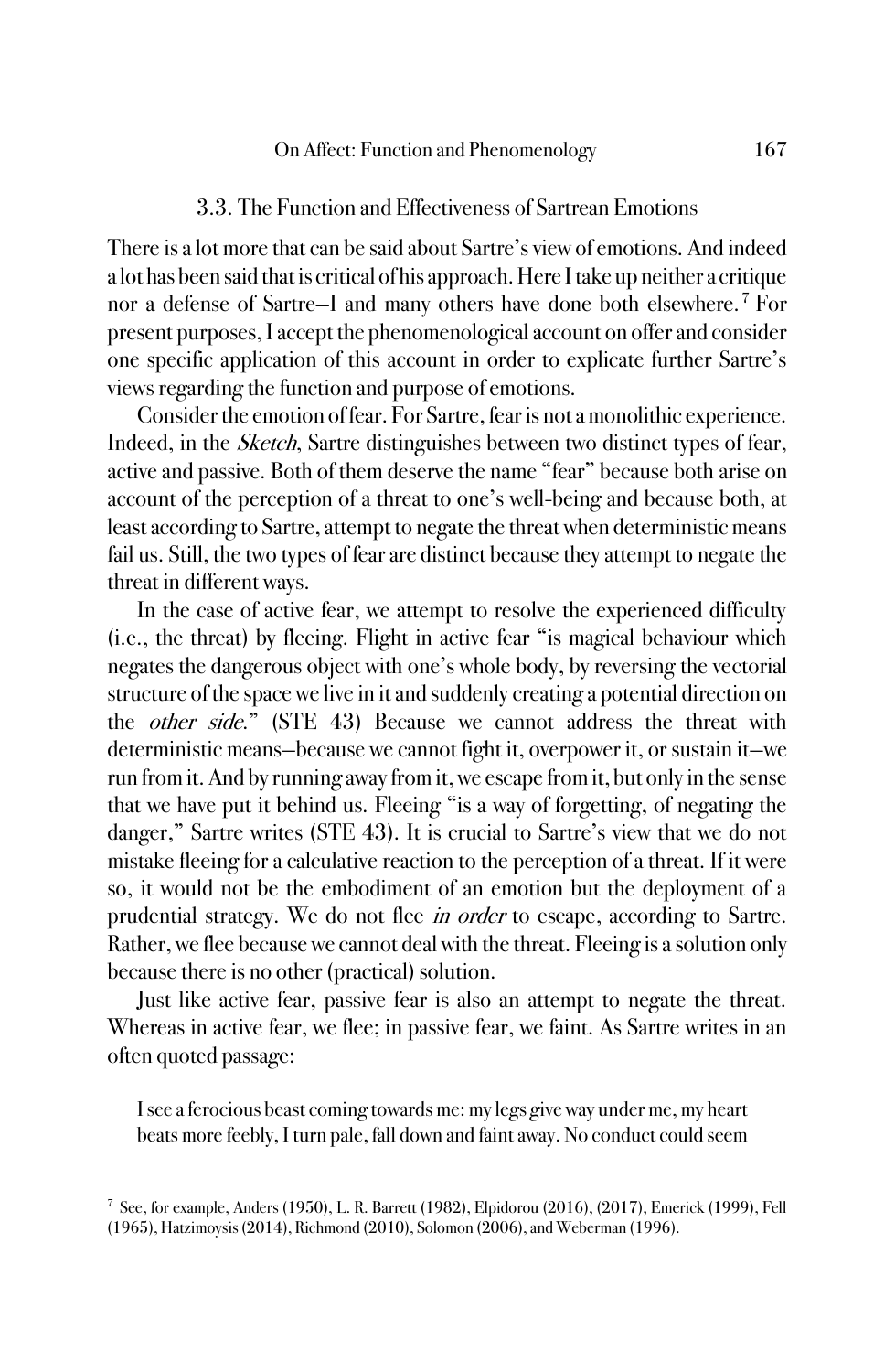worse adapted to the danger than this, which leaves me defenceless. And nevertheless it is a behaviour of *escape*; the fainting away is a refuge. (STE 42)

The threat in the case of passive fear is inescapable. We cannot fight it, but nor can we outrun it. We thus take the only action that is at our disposal. We annihilate it by annihilating our own consciousness. Passive fear, it seems, is a last-ditch effort to overcome an otherwise overwhelming and insuperable difficulty.

The case of fear is instructive. It reveals that fear is functional insofar as it serves a purpose. And at least under one description, it shares its function with all emotions: fear, just like all other emotions, aims to offer a solution to an encountered difficulty that could not be resolved by instrumental, pragmatic means. Consequently, what makes fear an emotion is both its aim (its "finality", to quote Sartre (STE 34, 58)), and the fact that such an aim can be accomplished only by transforming our instrumental world into a magical one. What makes fear fear is both the specific difficulty that gives rise to it and the way in which the experience of fear, by transforming our bodies and the world, attempts to resolve the difficult. Sartre's account offers us a way of distinguishing emotions from other experiences and of individuating between different emotion types. <sup>8</sup>

The purposefulness of fear and indeed of all emotions<sup>9</sup> appears to render Sartre's phenomenological account akin to evolutionary functional views. After all, both endow emotions with functions and both individuate emotions in terms of their functions. Upon closer inspection however, such a similarity, although real and important, does not suffice to close the gap that separates the two views. The conflict between the two views is made evident once we focus on two characteristics of Sartrean emotions.

First, emotions as magical transformations are rather meager ways of dealing with most threats. Thus, even though emotions are functional they are not so because they can objectively solve the difficulties that give rise to them. Such a conclusion follows not only from the fact that emotions arise afterall other ways of dealing with the difficulty have failed, but also because emotional conduct, is,

<sup>&</sup>lt;sup>8</sup> "In every case the problem is different, and the behaviour is different. To grasp the signification and aim, one would have to know and analyse each particular situation." (STE 47-8)

<sup>&</sup>lt;sup>9</sup> As readers of the *Sketch* know, it is unclear whether the *Sketch* contains a single and consistent account of emotions that can accommodate all examples of emotions that Sartre considers, including the sudden ones of horror and awe. For present purposes, it matters little whether and how one can resolve this interpretative difficulty. Even if fear cannot be used as a model for all emotions, it is still a model for most.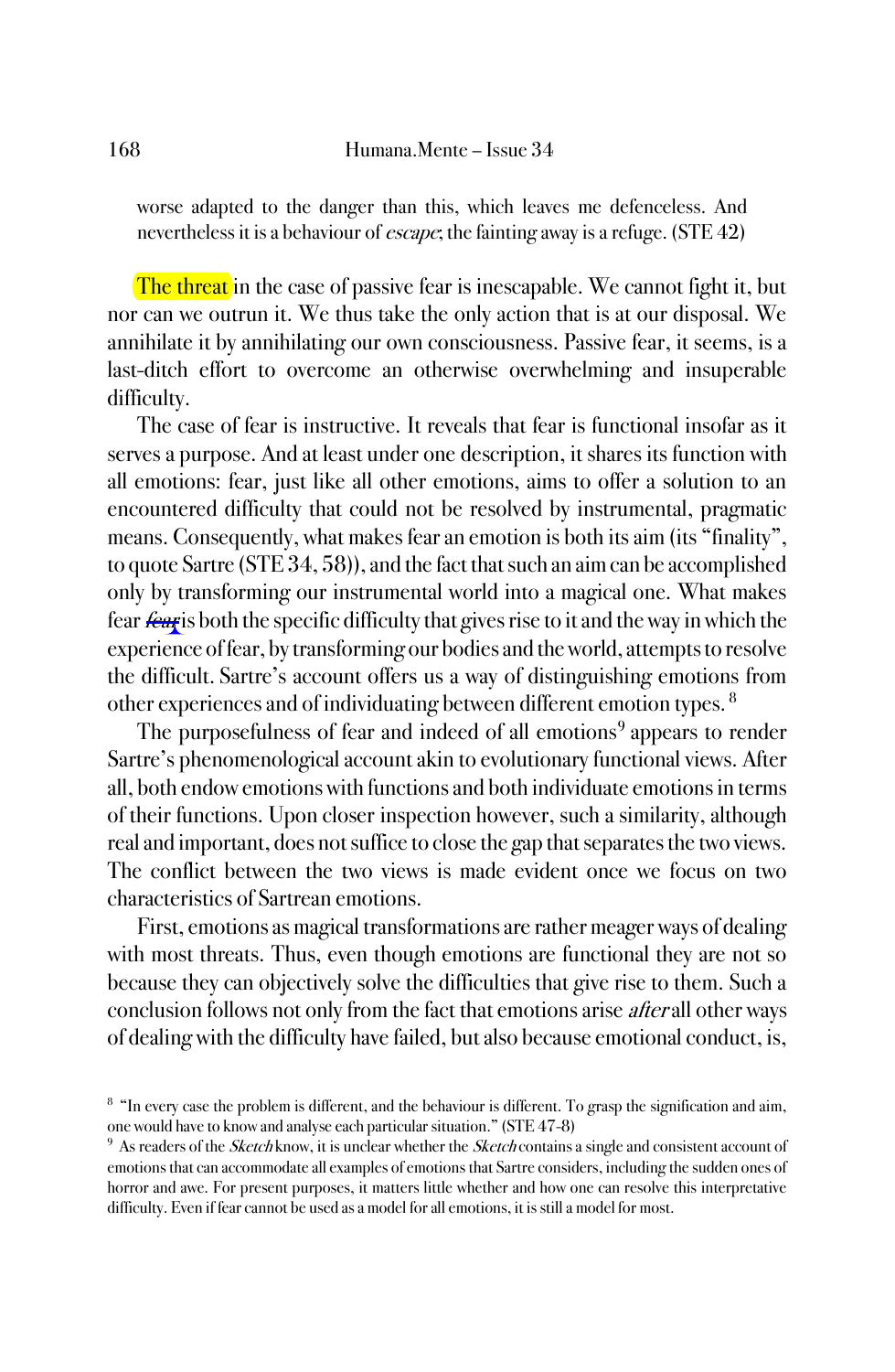according to Sartre's own admission, "not *effectual*" (STE 41). In elaborating on this point, he writes:

Its aim is not really to act upon the object as it is, by the interpolation of particular means. Emotional behaviour seeks by itself, and without modifying the structure of the object, to confer another quality upon it. (ibid.)

**Without an ability** to change materially the world, the effectiveness of emotions is substantially limited. In the case of passive fear, nothing is really gained by fainting. We might have forgotten the threat and negated it in our consciousness, but the threat has not forgotten us. It is still there. To quote Sartre, "Such are the limitations of my magical power over the world" (STE 42). Similar comments can be made about the inadequacy of anger, sadness, and most other emotions that fit Sartre's model. Thus, whereas evolutionary accounts of emotions understand emotions in terms of their real, material effects that they have (or have had) on the world and ourselves, Sartre's account understands emotion in terms of the effects that they have on our embodied and enactive consciousness. It is not emotions' job to change our material conditions nor is it to confer to us any kind of biological (evolutionary) advantage. All that is beside the point for Sartre.

Second, the function that emotions possess and which characterizes them is not biological but *personal* (or existential). According to Sartre, emotions are not mere happenings (or passions) (BN 445). Although emotions arise spontaneously, insofar as we do not choose to have our emotions, there is an important sense according to which emotions are our own and hence we are responsible for them. Our emotions are our own because our emotional conduct (when it arises and how it expresses itself) depends to a large extent on how we already structured our lives, priorities, and projects. But what this means for Sartre is that emotions as responses to existential difficulties cannot be understood from a third-person (objective) perspective. Indeed, if we were to adopt an evolutionary perspective, we would completely miss the nature of (Sartrean) emotions. Such affective experiences are neither possible nor meaningful outside the context of personal, and not just animal or biological, existence.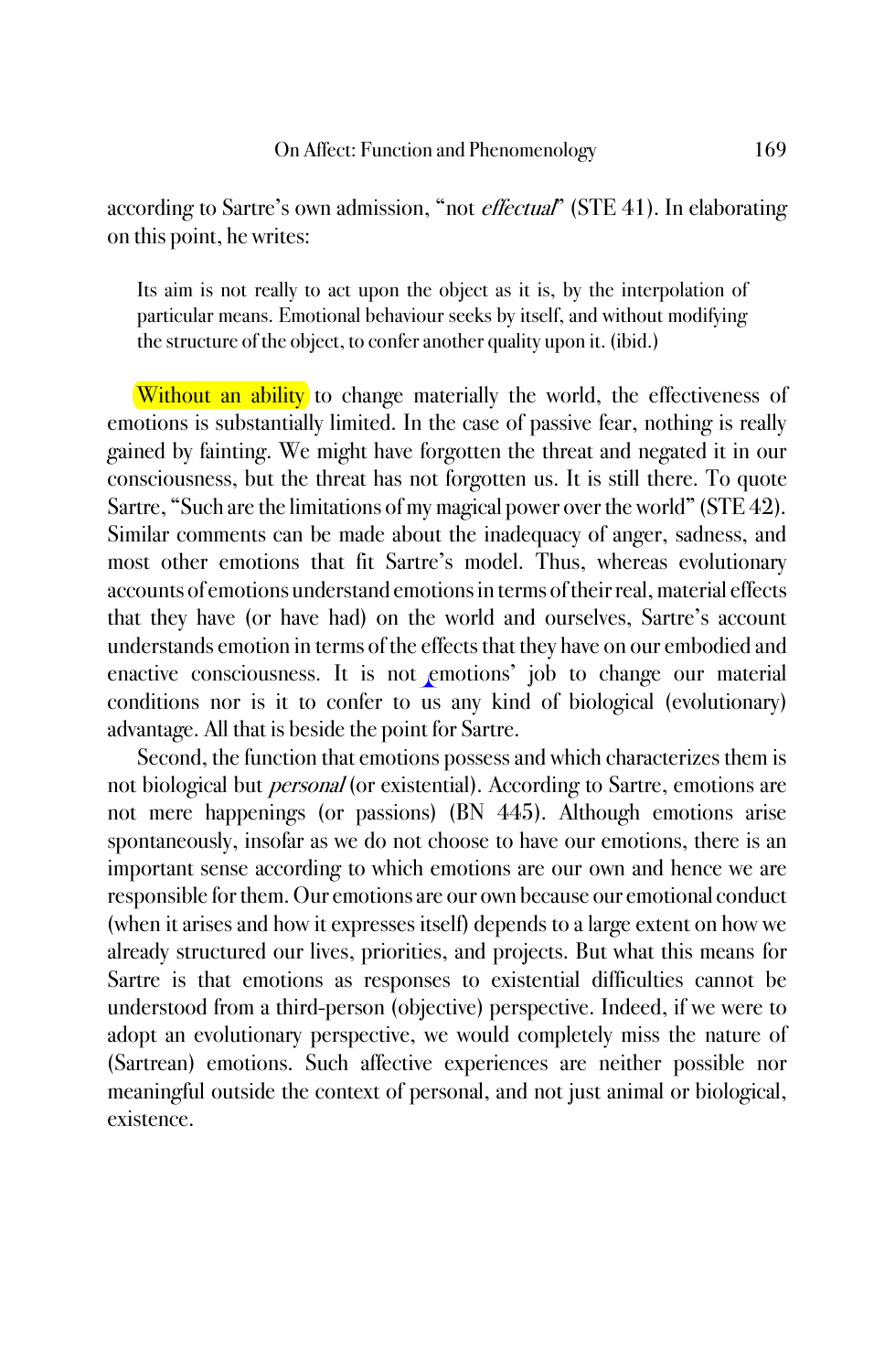### 3.4. Sartre's Critique of Psychology

The aforementioned considerations suggest that if one adopts the phenomenological perspective, then affectivity in general and emotions in particular are placed out of reach of scientific (psychological or biological) approaches. The same conclusion regarding the limits of science also shows up in discussions of phenomenology's critique of naturalism. Much has been written about this topic, so my remarks will be both succinct and specific to Sartre.<sup>10</sup> By addressing this issue, my aim is to show how Sartre's own criticisms of psychology support the assessment reached in the previous subsection, namely, that, for the phenomenologist, phenomenological and evolutionary ways of thinking about emotions are worlds apart. <sup>11</sup>

In the introductory section of the *Sketch*, a part of the book often neglected by commentators, Sartre lays out his criticisms of a scientific, mainly psychological, approach to affectivity. His aim is twofold: first, to criticize psychology by highlighting its limits as an empirical investigation of human nature; and second, to motivate a phenomenological study of emotions by showing how phenomenology, by going beyond psychology, is uniquely suited to uncover essential features of human existence.

Sartre's criticism of psychology stems from his contention that psychology is a discipline that is empirical through and through. Psychology's primary concern is the collection of facts about the human psyche. But psychological and scientific facts are by their very nature incapable of carving out the essence of the lived experience of emotions, and consequently of articulating the nature of human existence. Although the reality and existence of emotions is readily admitted by psychology, the existence of emotions can only be treated as an accident. For psychology, emotions are just another class of psychological phenomena. They are "the subject of one chapter after the other chapters, much as in chemical treatises calcium might come after hydrogen and sulphur." (STE 5)

Why does Sartre think that psychological (and scientific) facts about emotions cannot amount to a satisfactory conception of emotions and of their constitutive role in human existence? Sartre highlights three interconnected features of psychological facts that render them

<sup>&</sup>lt;sup>10</sup> For some discussions about the prospects of naturalizing phenomenology and what that exactly means see: De Preester (2006), Gallagher (2012), Moran (2013), Petitot et al. (1999), Yoshimi (2015), and Zahavi (2013).

<sup>&</sup>lt;sup>11</sup> My discussion of Sartre's criticisms of psychology draws upon Elpidorou (2017).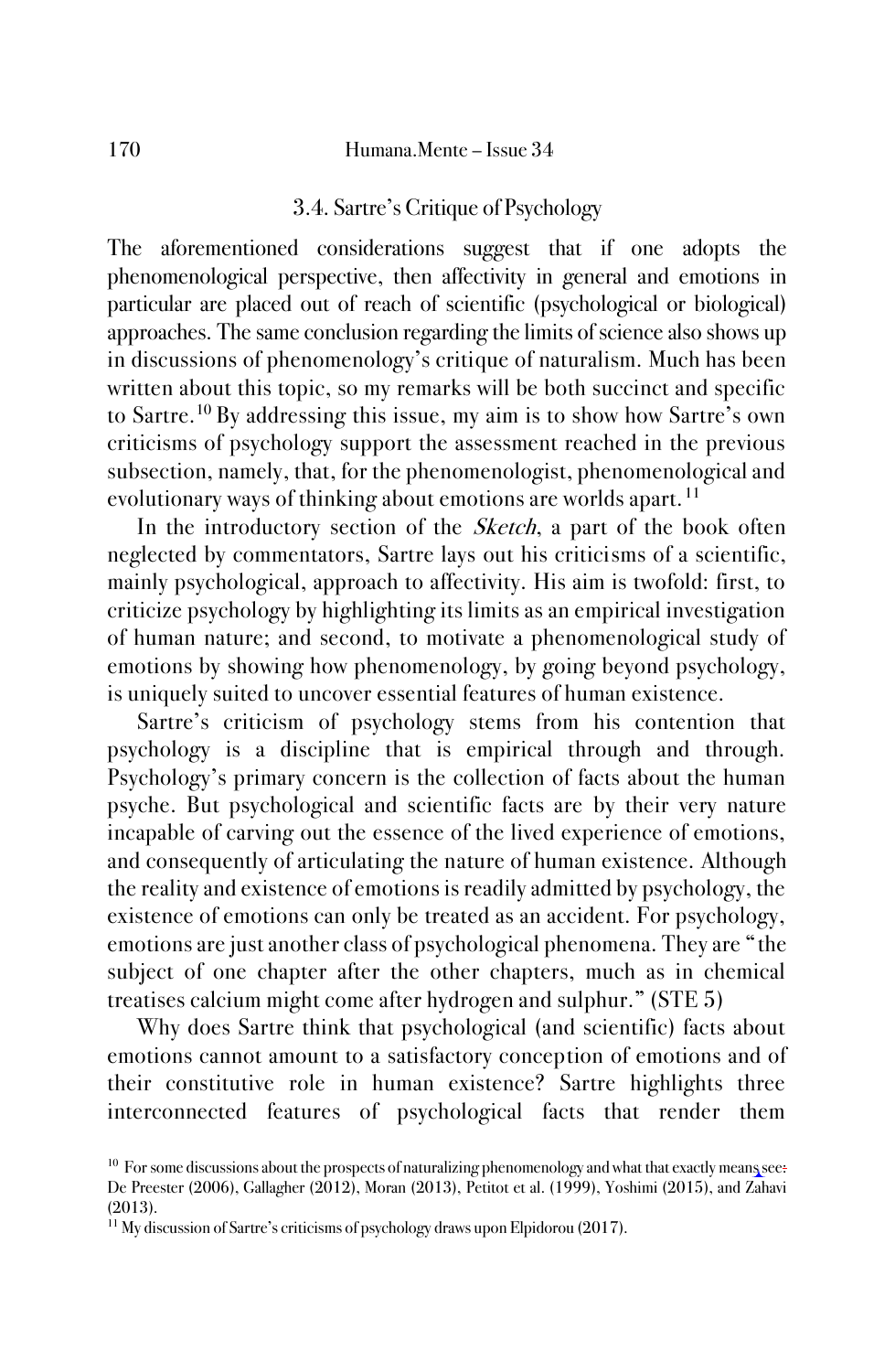fundamentally unsuitable for an understanding of the ontological and existential significance of emotions.

First, psychological facts are fragmentary insofar as they are given to researchers not already as part of a synthetic whole but as atomistic and disconnected from other facts. Psychologists, for Sartre, do not have access to an a priori conception of human nature—as an empirical enterprise, psychology precludes such access. Thus, from the perspective of psychology, the discovery of each and every fact must then be taken on its own. However meticulous and comprehensive such an empirical undertaking may be, it is severely limited: it "can furnish no more than a sum of heteroclite facts" (STE 4). As a result, psychology, Sartre holds, fails to provide a holistic and structured picture of human existence (STE 6-7, 13).

Second, in virtue of being fragmentary, psychological facts are also nonsignificant insofar as they do not and cannot signify anything beyond themselves. "For the psychologist emotion signifies nothing," Sartre writes, "because he studies it as a fact; that is, by separating from everything else" (STE 11). Facts must then be accepted at face value. In other words, facts are what they are, what they appear to be, and nothing more than that. Thus, psychology cannot connect emotions to human nature and existence. And it misses the (phenomenological) point of affectivity for it is simply incapable of seeing how affectivity relates to constitutes and is constituted by—human nature. "[I]f every human fact is in truth significant," as phenomenology holds it to be, then "this emotion of the psychologists is of its nature dead, non-psychic, inhuman" (ibid.). Phenomenology and psychology appear to be studying distinct phenomena.

Lastly, and as a joint result of their fragmentary and non-significant character, psychological facts can only describe accidental features of human existence. Psychology cannot go behind the facts, so to speak, and uncover what gives rise to those facts. "[T]he psychologist, questioned about emotion, is quite proud to affirm: 'It exists. Why? I know nothing of that, I simply state the fact" (ibid.). Psychology cannot reveal to us the structures of human existence that make affectivity possible in the first place. It is empirical, not transcendental. Because of that, it inevitably fails to come to terms with human reality.

Unlike psychology that remains bound to its empirical scruples, phenomenology can "go beyond the psychic, beyond the situation of man in the world, even to the very source of man, of the world and of the psychic" (STE 8). It can ask, "what must a consciousness be, that emotions should be possible, perhaps that it should even be necessary?" (STE 11) It can investigate emotions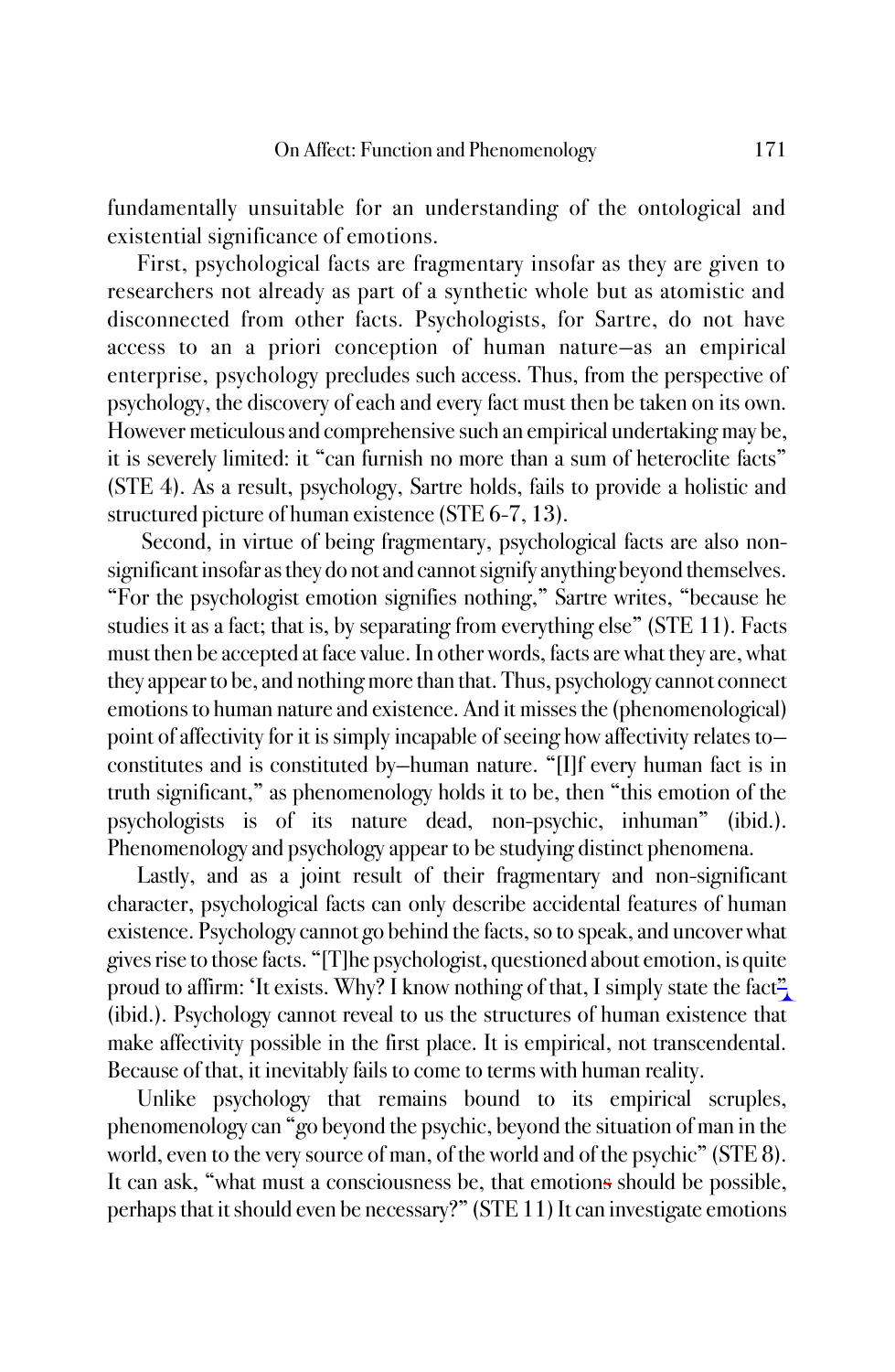not as mere facts or appearances but as significant and meaningful phenomena. And it can treat emotions for what they really: "an organized form of human existence" (STE 12; see also STE 5, 9).

It is clear that from the perspective of phenomenology, scientific approaches to affectivity are fundamentally limited. They cannot uncover the grounds of emotions; consequently, emotions' full significance in human existence remains unarticulated. The point can be made even more forcefully. By missing the ontological and existential significance of emotions, scientific approaches to emotions have changed the subject—they appear to study not emotions (or the emotions of phenomenology) but something else. Psychology, Sartre concludes, "should recognize that emotion *does not exist*, considered as a physical phenomenon, for a body cannot be emotional, not being able to attribute a meaning to its own manifestations." (STE 13)

## 4. The Proper Distance Between Them

It would be easy to conclude by declaring that there's a methodological rift that separates evolutionary functional accounts of emotions and the phenomenological articulation offered by Sartre; by reminding one that even though both accounts make use of function, they understand function in distinct ways; and by cautioning one that the phenomena they study, though common in name, might after all be distinct in nature. Even though the tension between the two is undeniable, pointing out the tension is not the end of the story. The contrast between the two views should not lead to a kind of comparative and dialectical aporia, but rather to a productive conflict between two differing perspectives. Seen either from a phenomenological or evolutionary perspective, the gap between emotions as existentially significant and emotions as biologically grounded demands either a justification for its existence and persistence or our best efforts to bridge it.

# 4.1. The Gap, as Seen from Biology

Consider first the issue from an evolutionary functional perspective. One of Sartre's main criticisms in the introductory section in the Sketch is that the psychology of emotions fails to consider the conditions for the possibility of emotions. Given its empirical nature, psychology treats emotions as accidents: unproblematic givens that demand precise characterization and categorization but which do not and cannot reveal anything fundamental about human nature.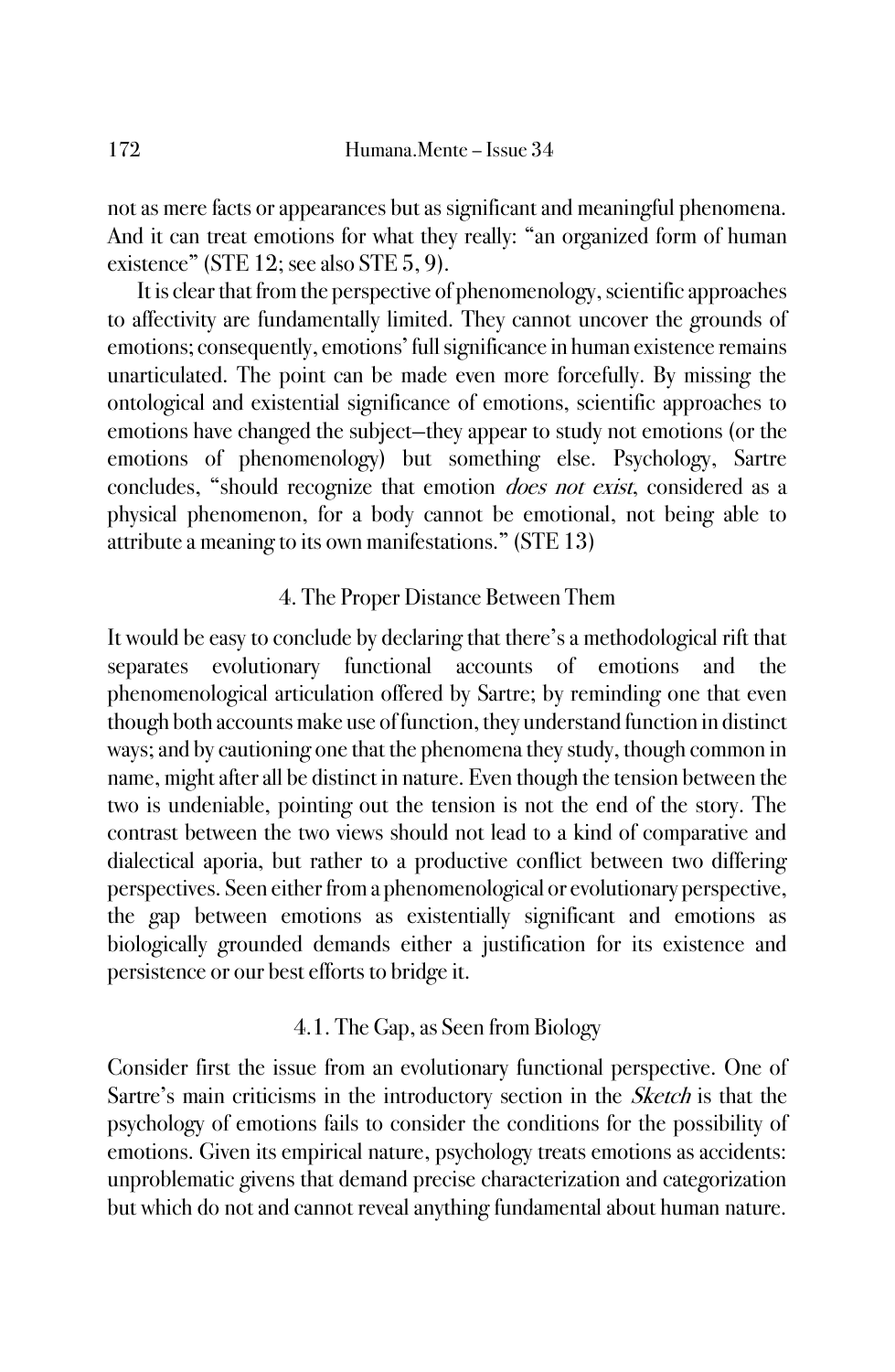Are evolutionary functional views guilty of such superficiality and of a singleminded, even dogmatic, espousal of empiricism? It does not seem like it. Evolutionary views might be motivated by empirical considerations and findings but they are not exhausted by them. What is more, in their attempts to understand the nature of emotions they posit precisely what Sartre accuses psychological views of being unable to articulate: the essence of emotions. As discussed earlier, evolutionary views consider emotions to be adaptive mechanisms capable of providing solutions to pressing and recurring difficulties. The essence of emotions lies in their teleological functions. In this regard, emotions point to something beyond themselves; pace Sartre, facts about emotions are indeed significant. Emotions exist and because they do, they are indicative of a fundamental fact of human existence, namely, that humans are biological entities endowed not with fixed mechanisms or faculties by with a flexibility to shape themselves.

Granted, most phenomenologists will not accept such a biological and evolutionarily driven characterization of affectivity and human existence. Still, their criticism cannot be that evolutionary accounts are dogmatically empirical, superficial, or somehow narrow. Evolutionary accounts of emotions neither fail to acknowledge the essence of emotions, nor do they treat emotions as mere accidents. Phenomenology's disagreement with evolutionary psychology, if such a disagreement is genuine, will have to have a different source.

The source, however, is not hard to locate. Most phenomenologists would point out that evolutionary accounts ascribe to emotions a biological significance, whereas their proper significance is personal (existential). And because personal significance is irreducible to biology, evolutionary accounts miss out on something essential to emotions. It is clear that such a view of the significance and consequently, of the essence of emotions is not one that can be accepted without argumentation. The irreducibility of facts about personal existence to facts about biological existence is a contentious claim and one that would be denied by most evolutionary views. What is more, evolutionary accounts can return the favor. They could object that if phenomenology insists on the irreducibility between the two types of facts, then it has rendered the biology of emotions mysterious. Any connection between their biological and experiential features would have to be taken as brute. It appears then that the existence of a gap between phenomenological and evolutionary approaches to emotions is merely the beginning and not the conclusion of a philosophically fruitful conversation between the two.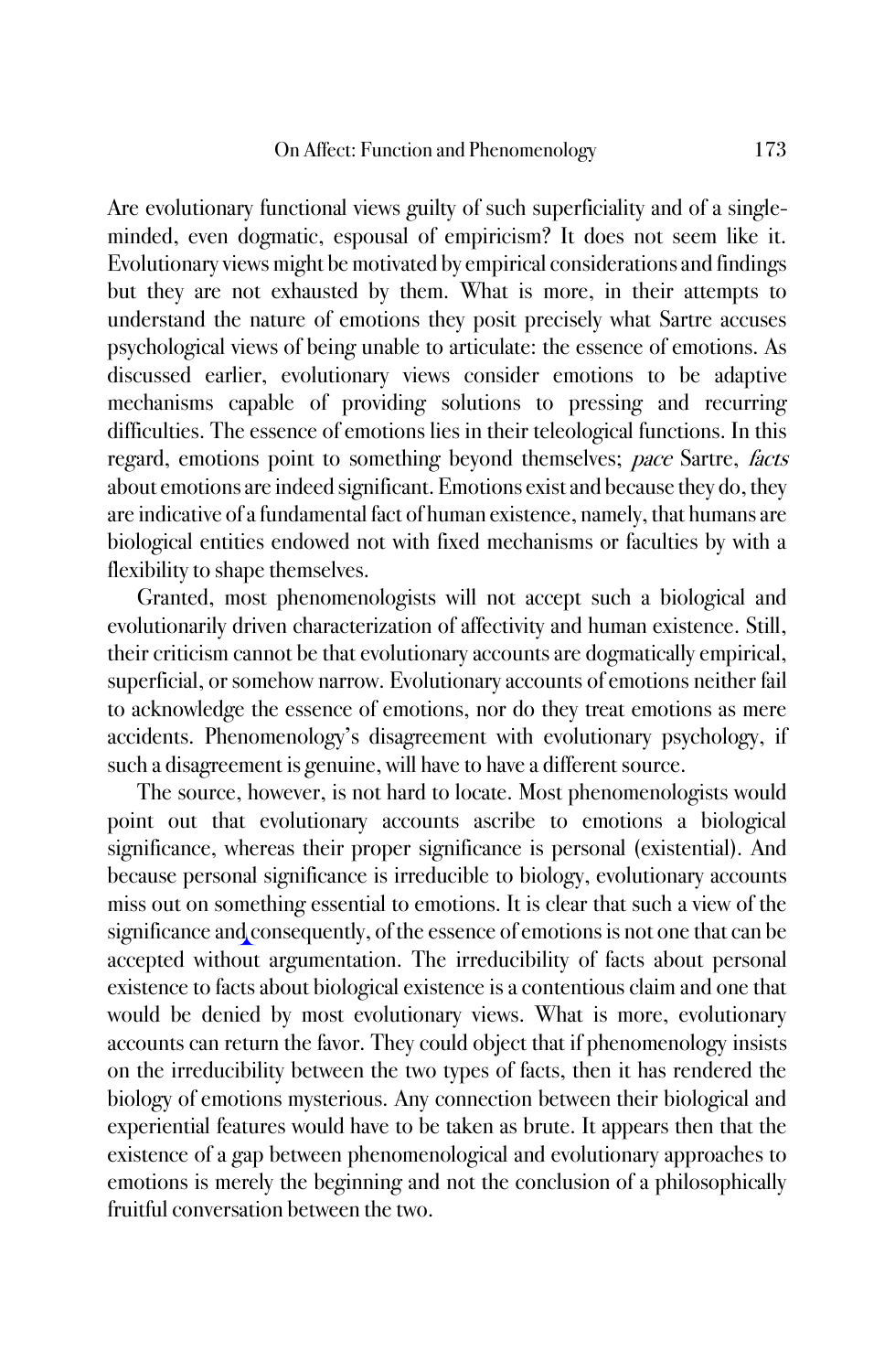## 4.2. The Gap, as Seen from (Sartrean) Phenomenology

A similar conclusion can be reached, I wish to show, if we were to adopt the perspective of Sartrean phenomenology. Isn't Sartre, and indeed phenomenology itself, under the obligation to address the origin and biology of emotions? Isn't there something deeply unsatisfactory by insisting that scientific approaches to emotions are inadequate and yet not explaining how an obvious fact about human existence—the fact that we are physical and biological beings figures into phenomenology's explication of affectivity? In other words, doesn't phenomenology owe us an explanation of how emotions arise out of our biological or physical nature?

Even though Sartre does not seriously engage with evolutionary considerations—Darwin's name is curiously absent from several of Sartre's works—he still considers a more general version of the aforementioned questions. Instead of asking about emotions' origin and relationship to biology, he asks about consciousness' (the for-itself) origin and relationship to the world. His attitude toward those questions is ultimately ambivalent (Gardner, 2010). But this ambivalence is revealing: It shows that even for Sartre the existence of a gap between the personal and the biological cannot be the end of our phenomenological discussion of consciousness and affectivity.

Faced with the question of the origin of consciousness, Sartre offers two answers that appear, prima facie at least, to be mutually exclusive—hence, his ambivalence. First, Sartre appears to dismiss the question as meaningless. Certainly, it is within his methodological right to assert that phenomenology is under no obligation to explain the emergence of emotions. Phenomenology has to take emotions' existence as a given. It can theorize *from* their existence and can attempt to articulate the nature of the beings who are in possession of them. Yet, it cannot give an answer to the question of how emotions come to be. The question of the origin of emotions would require us to somehow step outside of the human perspective. But even if we were to do so (perhaps *per impossible*), we would come up empty-handed. Emotions as personal (existential) phenomena cannot be found outside the human perspective.

In Being and Nothingness, Sartre discusses the limits of phenomenological inquiry when he considers the question of why there is a plurality of consciousness (i.e., other people) (BN 394-400). He admits that there are questions that cannot be answered through the human point of view. And such questions should be dismissed. At most, what one could say in response to such questions is that they are meaningless, because they ask us to do what cannot be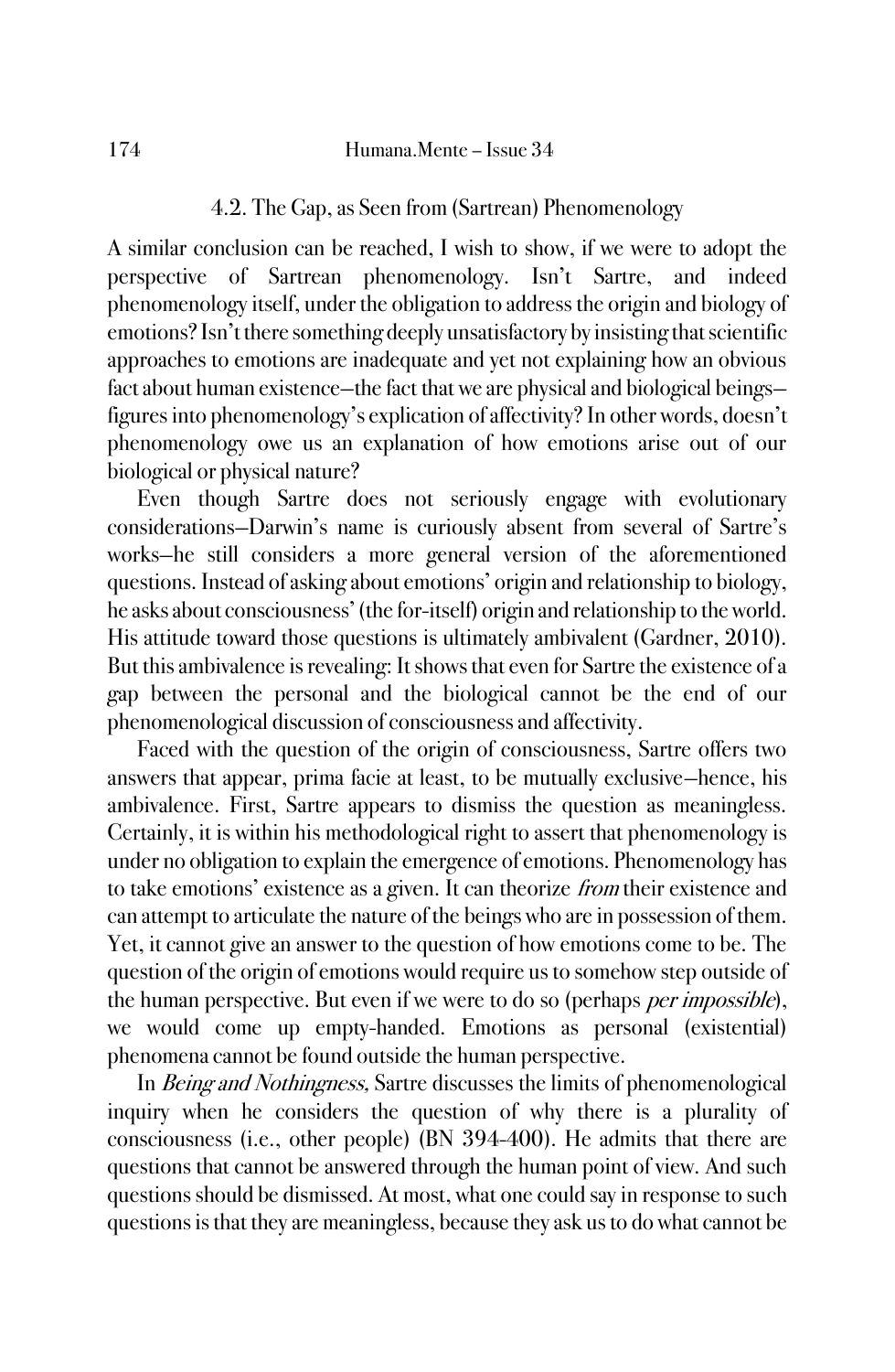done, i.e., "to take a point of view on the totality" (BN 400); or they can be answered but only by pointing out "a fundamental contingency" (BN 399), namely, that things are how they are. So, emotions arise, we might say, because they are constitutive of human nature. But if we were to ask, "Why is human nature the way it is?", we would have to respond with a simple "Because it is."

Sartre, however, is not entirely satisfied with such a deflationary approach to the question of the origin of consciousness (and thus, of emotions). In the Conclusion to *Being and Nothingness*, he raises explicitly the question about the genesis of the for-itself (consciousness). Not only that, but he denies that it is inappropriate to ask such a question. "The for-itself," Sartre tells us, "is such that it has the right to turn back on itself toward its own origin" (BN 788; for discussion see Wilson, 2000). However, Sartre is quick to point out that even though we can pose such a question, we cannot pursue an answer to it through ontology. "To this question ontology cannot reply, for the problem here is to explain an event, not to describe the structures of a being" (BN 788). Indeed, raised within the perspective of ontology the question of the origin of consciousness becomes meaningless.

Ontology here comes up against a profound contradiction since it is through the for-itself that the possibility of a foundation comes to the world. In order to be a project of founding itself, the in-itself would of necessity have to be originally a presence to itself—i.e., it would have to be already consciousness. (BN 789) <sup>12</sup>

We do not have access to the prehistory of consciousness<del>, for there is no</del> 'before' before consciousness. Consequently, ontology cannot address the question of the origin of consciousness.

All the same, and immediately after reaching this conclusion, Sartre announces that "metaphysics must nevertheless attempt to determine the nature and the meaning of this prehistoric process" (BN 790). For Sartre, it is thus metaphysics and not ontology that can engage with the question of the origin of consciousness. What is, however, the difference between the two? "[O]ntology appears to us capable of being defined as the specification of the structure of

 $12$  As Wilson (2000, pp. 55-6) points out, it is not entirely clear how to understand such a claim by Sartre given that earlier in Being and Nothingness he does appear to offer an ontological answer to the question of origin. Sartre writes: "For us, on the other hand, the appearance of the for-itself or absolute event refers indeed to the effort of an in-itself to found itself; it corresponds to an attempt on the part of being to remove contingency from its being" (BN 132-3).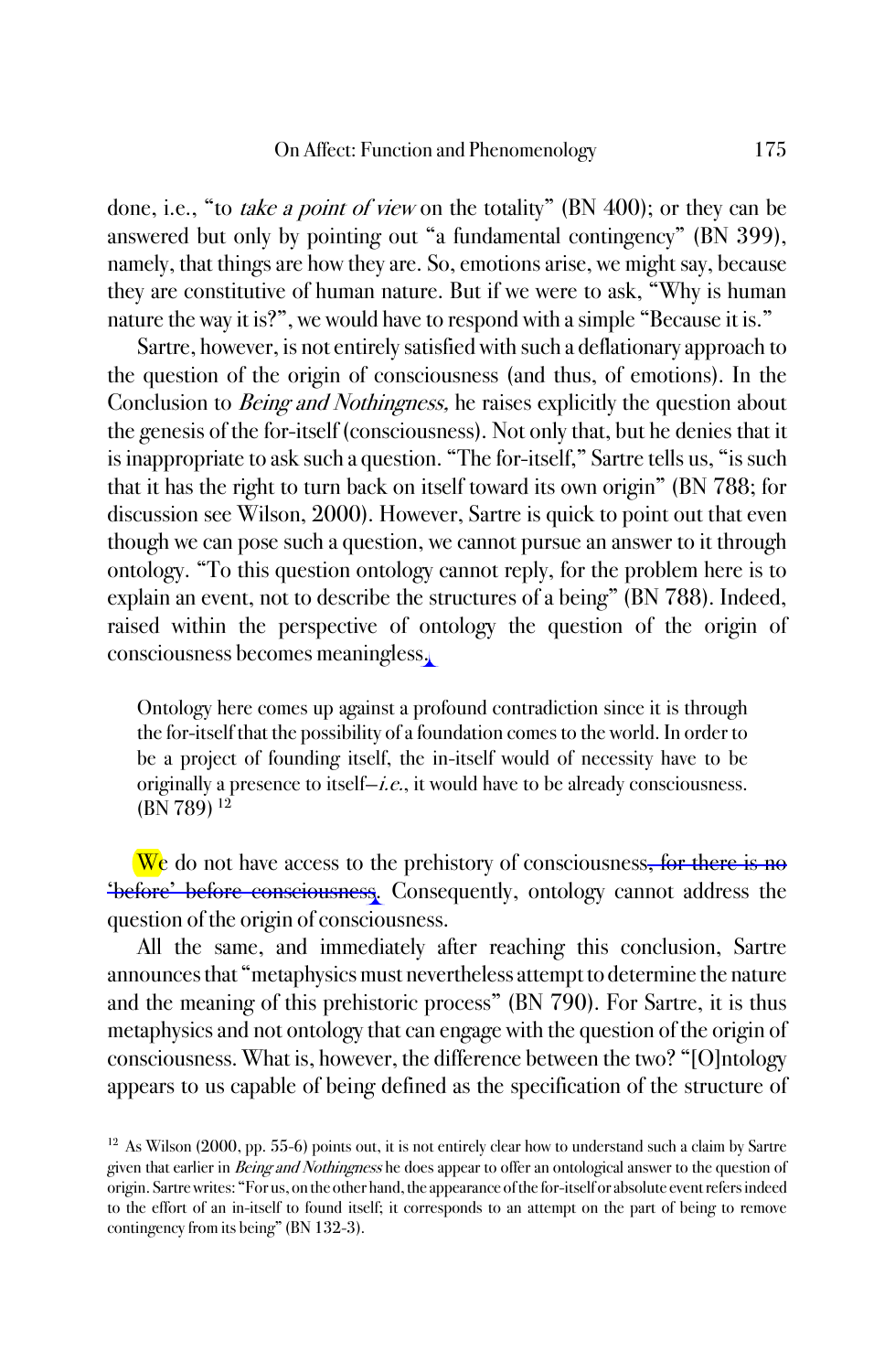being of the existent taken as a totality, and we shall define metaphysics rather as raising the question of the existent" (BN 395). Metaphysics can thus ask  $whv$ questions—indeed, it can ask the (or one of the) most fundamental why questions. And as such, it can attempt to articulate a teleological description of consciousness' origin.

Why does the for-itself arise in terms of being? We, indeed, apply the term "metaphysical" to the study of individual processes which have given birth to this world as a concrete and particular totality. In this sense, metaphysics is to ontology as history is to sociology. (BN 788).

It appears then that metaphysics can take us not only beyond appearances but also beyond the structure of our being, to our prehistory. Thus, even if our prehistory is not and cannot be given as prehistory to us, it must still be constitutive of our present. The past of consciousness is not a thing of the past. Consequently, our prehistory does not lie outside of our investigatory and theoretical bounds.

Even so, metaphysical inquiry, Sartre insists, is limited insofar as questions concerning our prehistory must receive speculative answers.

It is up to metaphysics to form the *hypotheses* which will allow us to conceive of this process as the absolute event which comes to crown the individual venture which is the existence of being. It is evident that these hypotheses will remain hypotheses since we can not expect either further validation or invalidation. What will make their *validity* is only the possibility which they will offer us of unifying the givens of ontology. (BN 790)

This passage is crucial. Metaphysical answers to the question of the origin of emotions (and consciousness in general) will be judged not in terms of their veracity or accuracy but in terms of their utility. The metaphysical answer that we are looking for, although speculative and unverifiable, has to be one that accounts for the givens of ontology. But the givens of ontology include in addition to the existential significance of emotions, their embodied nature and biological origin. "[T]he body is what this consciousness *is*. It is not even anything except body. The rest is nothingness and silence" (BN 434). The question of the origin of consciousness arises naturally from within Sartre's phenomenological ontology. On the one hand, the distinction between consciousness and the world has been established—consciousness lives in a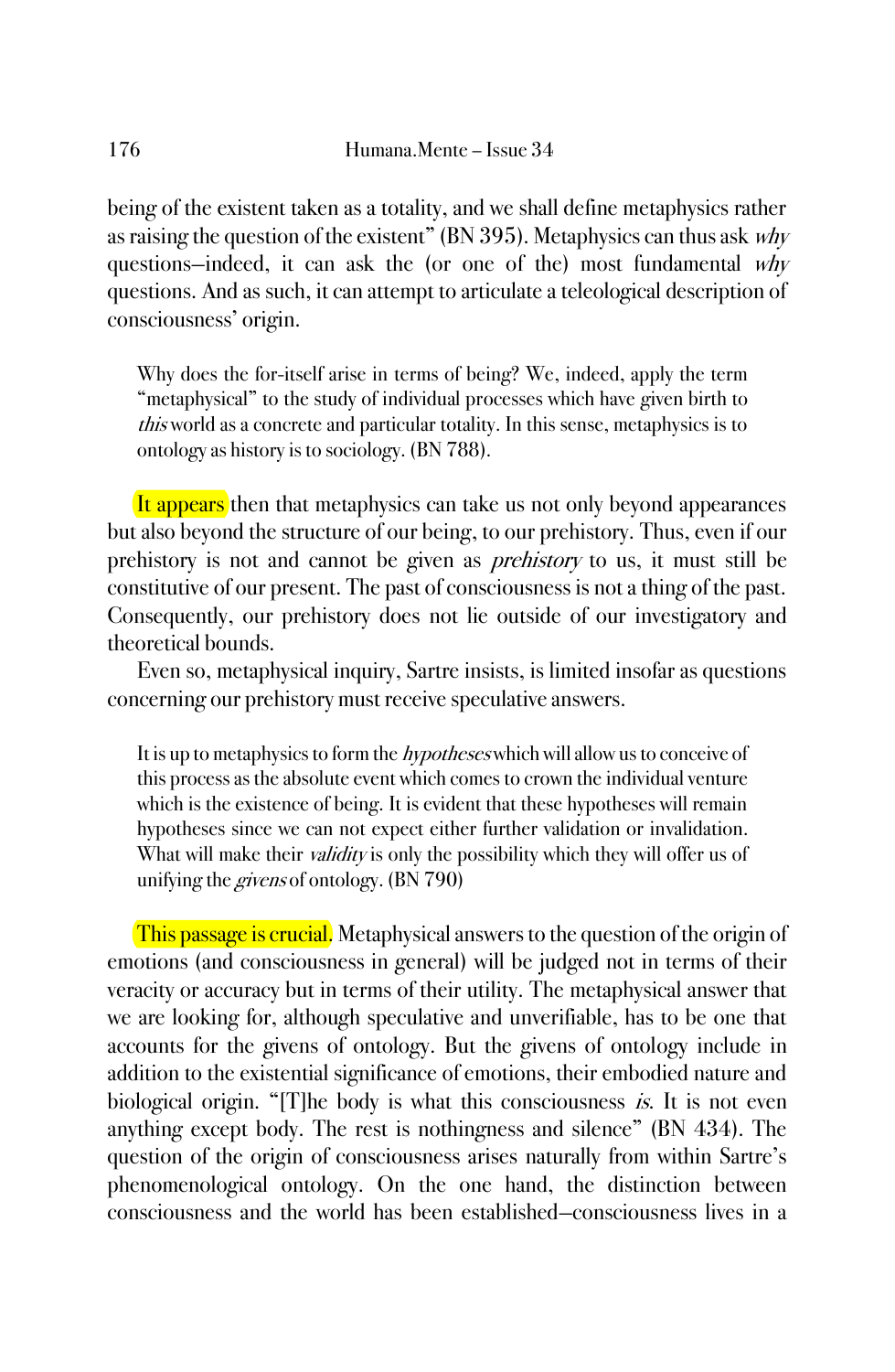world that is not itself. On the other hand, we are entitled to question the prehistory of the structures of human existence because such structures are available to us for immediate descriptive analysis (Wilson 2000). Thus, through phenomenology itself, we are led to look outside of phenomenology—to a metaphysical investigation that can provide a theoretically fruitful account of the origin of consciousness. Sartrean phenomenology—or at least, my reading of it legitimatizes such metaphysical questioning. In doing so, it opens up the possibility for a type of philosophical inquiry on the nature of consciousness and emotions that would account for the origin of consciousness without denying its personal significance and, at least for Sartre, its freedom.

### 5. Conclusion

Although marked by a profound tension, a comparison between evolutionary functional views of emotions and phenomenological approaches proves to be a fruitful one. It reveals not just a difference between their respective understandings of emotions' function but also a pressing need to bridge the gap between facts about biology, on the one hand, and facts about first-personal, conscious, and personal existence, on the other hand. The ambivalence that Sartre displays regarding the question of the origin of consciousness is important. We should not dismiss it, but take it to heart; as an attitude, it allows us to take both phenomenology and biology seriously. It is unclear whether there is a way of doing justice to both outlooks on emotions. All the same, such a reconciling effort is certainly worth our time. The problem that the existence and ubiquity of emotions pose is too important to ignore.

#### **REFERENCES**

- Allen, C., & Bekoff, M. (1995). Biological Function, Adaptation, and Natural Design. Philosophy of Science, 609-622.
- Anders, G. S. (1950). Emotion and Reality. Philosophy and Phenomenological Research, 10(4), 553-562.
- Averill, J.R. (1990). Emotions Related to Systems of Behavior. In N.L . Stein, B. Leventhal, & T. Trabasso (Eds.), Psychological and Biological Approaches to Emotion. Hillsdale, NJ: Erlbaum, 385-404.
- Ayala, F. J. (1977). Teleological Explanations. In T. Dobzhansky (Ed.), Evolution. San Francisco: W. H. Freeman and Co, 497-504.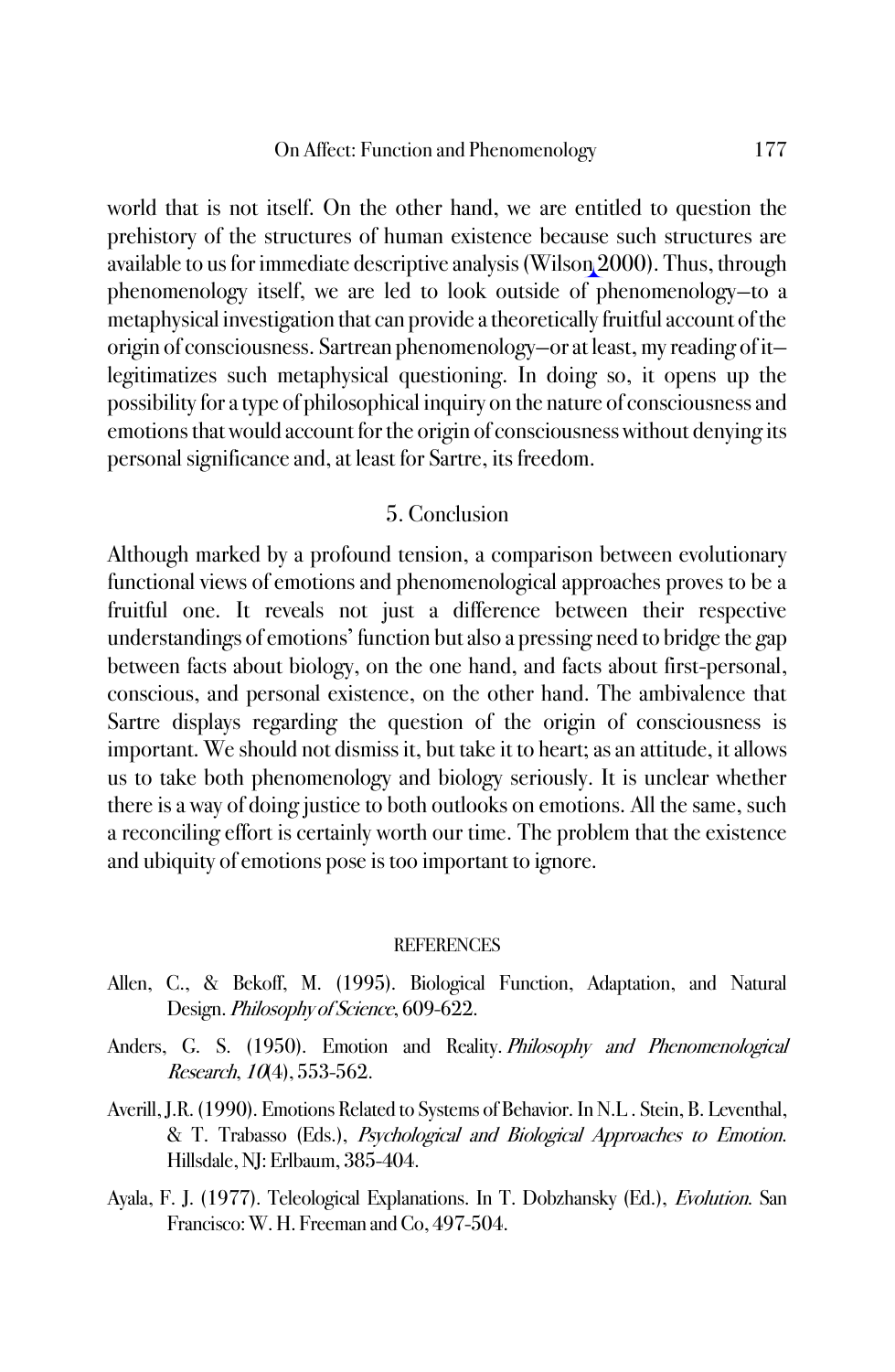- Bagozzi, R., Baumgartner, H., & Pieters, R. (1998). Goal-Directed Emotions. Cognition & Emotion, 12(1), 1–26.
- Bagozzi, R. P., Baumgartner, H., Pieters, R., & Zeelenberg, M. (2000). The Role of Emotions in Goal-Directed Behavior. In S. Ratneshwar, D. G. Mick & C. Huffman (Eds.), The Why of Consumption: Contemporary Perspectives on Consumer Motives, Goals, and Desires. New York: Routledge, 36–58.
- Barnes, H. (1984). Sartre on the Emotions. Journal of the British Society for Phenomenology, 15(1), 3-15.
- Barrett, L. F. (2006). Are Emotions Natural Kinds? Perspectives on Psychological Science, 1, 28–58.
- Barrett, L. R. (1982). The Rational and the Emotional: A Defence of Sartre's Theory of the Emotions.Journal of the British Society for Phenomenology, <sup>13</sup>(1), 35-44.
- Carver, C. S. (2001). Affect and the Functional Bases of Behavior: On the Dimensional Structure of Affective Experience. Personality and Social Psychology Review, 5(4), 345–356
- Clore, G . (1994). Why Emotions Are felt. In P. Ekman & R .J. Davidson (Eds.), The Nature of Emotion. New York: Cambridge University Press, 103-111.
- Cosmides, L. & Tooby, J. (2000). Evolutionary Psychology and the Emotions. In M. Lewis & J.M. Haviland-Jones (Eds.), Handbook of Emotions, 2nd edition. New York: Guilford Press, 91-115,
- Cummins, R. (1975). Functional analysis. Journal of Philosophy, 72, 741-764.
- De Preester, H. (2006). Naturalism and Transcendentalism in the Naturalization of Phenomenology. New Ideas in Psychology, 24(1), 41-62.
- Downes, S. M. (2017). "Evolutionary Psychology" In E. N. Zalta (ed.), The Stanford Encyclopedia of Philosophy<sup>(</sup>Winter 2017 Edition). https://plato.stanford.edu/archives/win2017/entries/evolutionary-psychology
- Elpidorou, A. (2017). Emotions in Early Sartre: The Primacy of Frustration. Midwest Studies In Philosophy, <sup>41</sup>(1), 241-259.
- Elpidorou, A. (2016). Horror, Fear, and the Sartrean Account of Emotions. The Southern Journal of Philosophy, 54(2), 209-225
- Elpidorou, A. (2013). Moods and Appraisals: How the Phenomenology and Science of Emotions Can Come Together. Human Studies, 36(4), 565-591.
- Elpidorou, A., & Freeman, L. (2015). Affectivity in Heidegger I: Moods and Emotions in Being and Time. Philosophy Compass, 10(10), 661-671.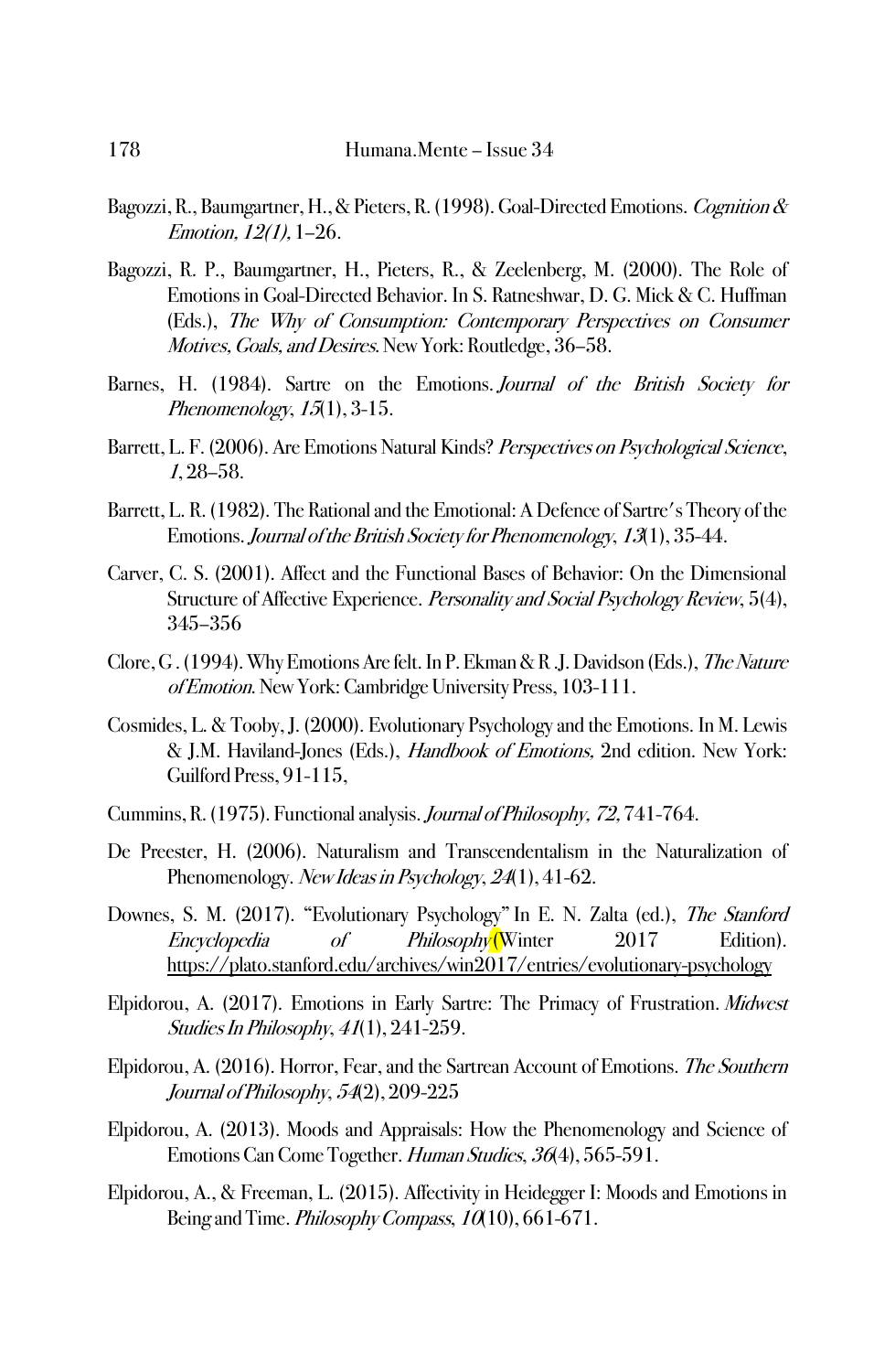- Emerick, R. (1999). Sartre's Theory of Emotions: A Reply to His Critics. Sartre Studies International, 1999, 75–91.
- Fell, J. P., III. (1965). *Emotion in the Thought of Sartre*. New York: Columbia University Press.
- Frank, R. H. (1988). Passions Within Reason: The Strategic Role of the Emotions. New York: WW Norton & Co.
- Fredrickson, B. L. (1998). What Good are Positive Emotions? Review of General Psychology, 2(3), 300–319.
- Fredrickson, B. L. (2000). Cultivating Positive Emotions to Optimize Health and Well-Being. Prevention & Treatment, 3(1), 1a.
- Fredrickson, B. L. (2001). The Role of Positive Emotions in Positive Psychology. The Broaden-and-Build Theory of Positive Emotions. American Psychologist, 56(3), 218–226.
- Fredrickson, B. L. (2005). The Broaden-and-Build Theory of Positive emotions. In F. A. Huppert, N. Baylis & B. Keverne (Eds.), The Science of Well-Being (pp. 217–238). New York: Oxford University Press.
- Fredrickson, B. L., & Branigan, C. (2005). Positive Emotions Broaden the Scope of Attention and Thought-Action Repertoires. Cognition and Emotion, 19(3), 313- $332.5P$
- Fredrickson, B. L., & Cohn, M. A. (2008). Positive Emotions. In M. Lewis, J. Haviland-Jones & L. F. Barrett (Eds.), Handbook of Emotions, 3rd ed. New York: Guilford Press, 777–796.
- Fredrickson, B. L., & Joiner, T. (2002). Positive Emotions Trigger Upward Spirals Toward Emotional Well-being. Journal of Personality and Social Psychology, 65(1),45–55.
- Freeman, L. (2014). Toward a Phenomenology of Mood. The Southern Journal of Philosophy, 52(4), 445-476.
- Freeman, L., & Elpidorou, A. (2015). Affectivity in Heidegger II: Temporality, Boredom, and Beyond. Philosophy Compass, 10(10), 672-684.
- Frijda, N. H. (1986). *The Emotions.* Cambridge, UK: Cambridge University Press.<sup>15</sup>
- Frijda, N .H. (1994). Emotions are Functional, Most of the Time. In P. Ekman &  $R_{\rm b}$ . Davidson (Eds.), The Nature of Emotion: Fundamental Questions. New York: Oxford University Press, 112-122.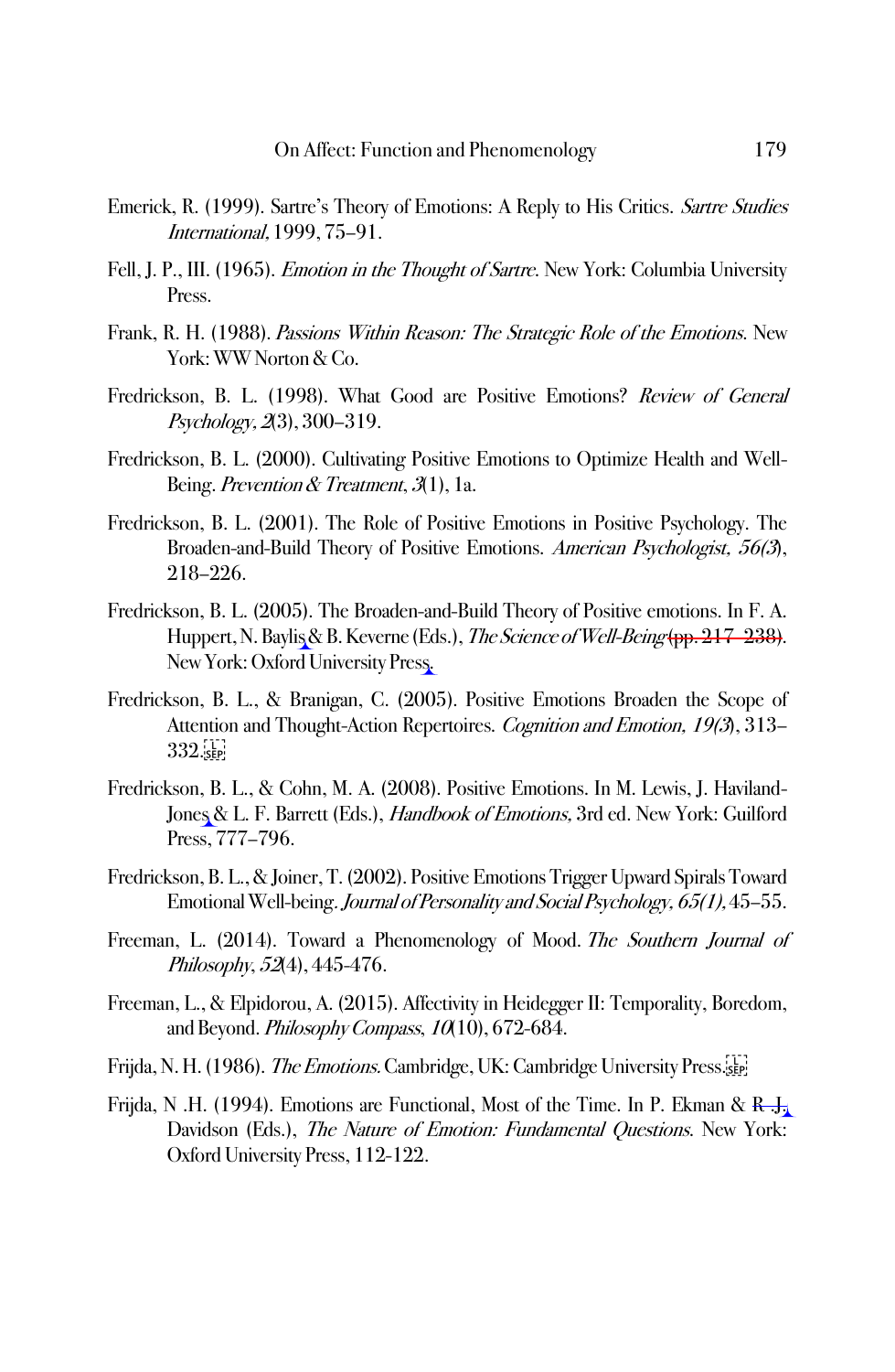- Gallagher, S. (2012). On the Possibility of Naturalizing Phenomenology. In: D. Zahavi (Ed.), The Oxford Handbook of Contemporary Phenomenology. Oxford: Oxford University Press, 70–92.
- Gardner, S. (2010). The Transcendental Dimension of Sartre's Philosophy. In J. Webber (Ed.), Reading Sartre: On Phenomenology and Existentialism. London: Routledge, 48-72.
- Garson, J. (2012). Function, Selection and Construction in the Brain. Synthese, 189(3), 451–481.
- Godfrey-Smith, P. (1994). A Modern History Theory of Functions. Nous 28, 344-362.
- Godfrey-Smith, P. (1993). Functions: Consensus Without Unity. Pacific Philosophical Quarterly, 74, 196-208.
- Gonzaga, G. C., Keltner, D., Londahl, E. A., & Smith, M. D. (2001). Love and the Commitment Problem in Romantic Relations and Friendship. Journal of Personality and Social Psychology, <sup>81</sup>(2), 247-262.
- Griffiths, P. E. (1993). Functional Analysis and Proper Functions. The British Journal for the Philosophy of Science 44, 409-422
- Häggqvist, S. (2013). Teleosemantics: Etiological Foundations. *Philosophy Compass*, 8(1), 73-83.
- Hasselton, M. G., & Ketelaar, T. (2006). Irrational Emotions or Emotional Wisdom? The Evolutionary Psychology of Emotions and Behavior. In J. P. Forgas (Ed.), Affect in Social Thinking and Behavior. New York: Psychology Press, 21-39.
- Hatzimoysis, A. (2014). Consistency in the Sartrean Analysis of Emotion. Analysis, <sup>74</sup>(1), 81–83.
- Heidegger, M. (1927/1962). Sein und Zeit. Tübingen: Max Niemeyer Verlag.; Being and Time, trans. Macquarrie and Robinson. New York: Harper & Row Publishers.
- Heidegger, M. (1979/1992). Prolegomena zur Geschichte des Zeitbegriffs. Frankfurt am Main: Vittorio Klostermann; History of the Concept of Time: Prolegomena, trans. T. Kisiel. Bloomington: Indiana University Press.
- Heidegger, M. (1983/1995). Die Grundbegriffe der Metaphysik. Welt-Endlichkeit-Einsamkeit. Frankfurt am Main: Vittorio Klostermann; The Fundamental Concepts of Metaphysics: World, Finitude, Solitude, trans. W. McNeill and N. Walker. Bloomington: Indiana University Press.
- Keltner, D., & Gross, J. J. (1999). Functional Accounts of Emotions. Cognition & Emotion, 13(5), 467-480.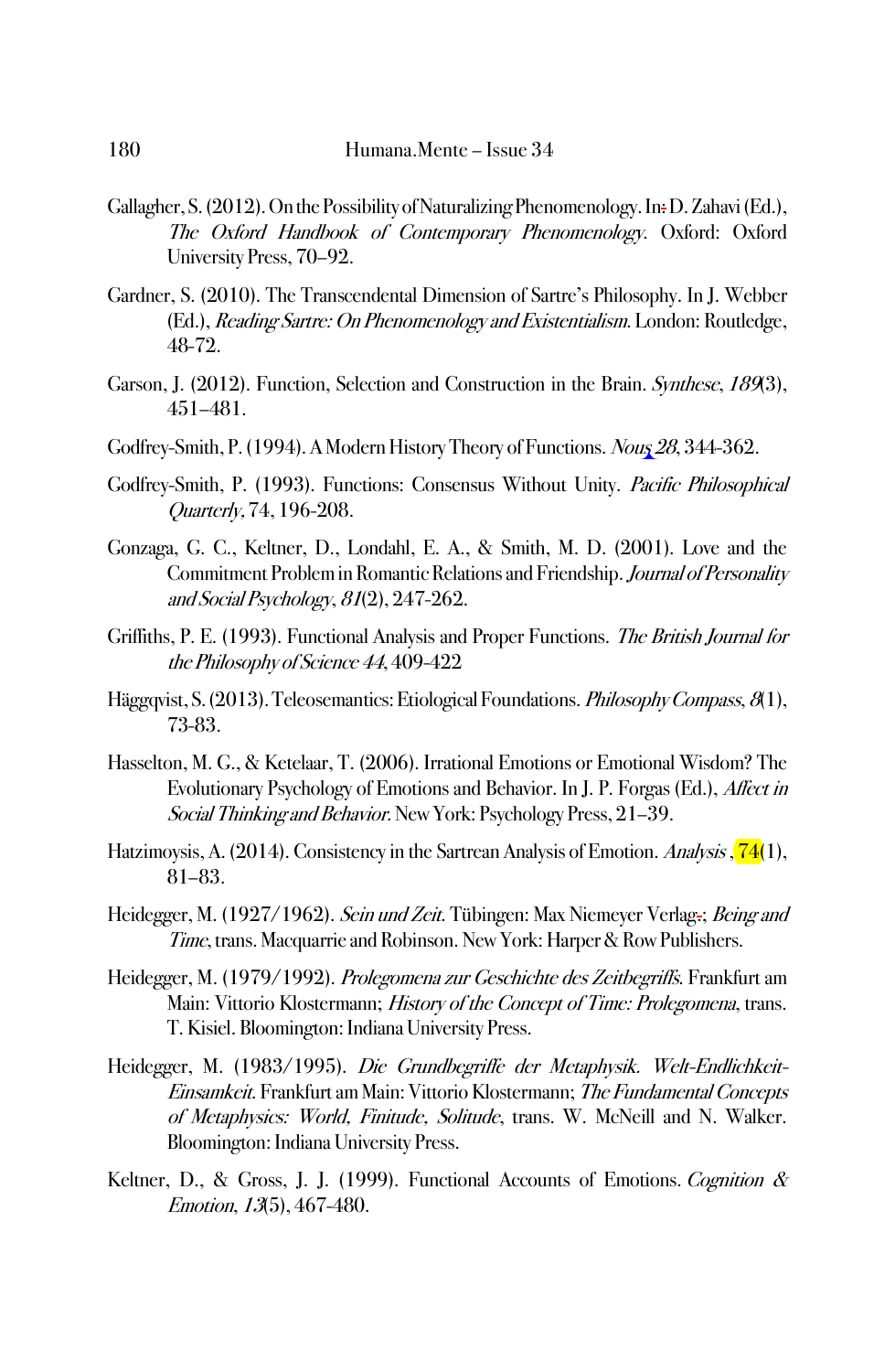- Keltner, D., & Haidt, J. (1999). Social Functions of Emotions at Four Levels of Analysis. *Cognition & Emotion, 13*(5), 505-521.
- Keltner, D., Haidt, J., & Shiota, M. N. (2006). Social Functionalism and the Evolution of Emotions. *Evolution and Social Psychology*, 115-142.
- Keltner, D., & Kring, A. M. (1998). Emotion, Social Function, and Psychopathology. Review of General Psychology, 2(3), 320.
- Ketelaar, T. (2004). Ancestral Emotions, Current decisions: Using Evolutionary Game Theory to Explore the Role of Emotions in Decision-making. In C. Crawford & C. Salmon (Eds.), *Darwinism, Public Policy and Private Decisions*. Mahwah, NJ: Erlbaum, 145–168.
- Kraemer, D. M. (2014). Revisiting Recent Etiological Theories of Functions. *Biology &* Philosophy, 29(5), 747-759.
- Lazarus, R. S. (1991). Emotion and Adaptation. New York: Oxford University Press.
- Lench, H. C., Bench, S. W., Darbor, K. E., & Moore, M. (2015). A Functionalist Manifesto: Goal-Related Emotions from an Evolutionary Perspective. Emotion Review, 7(1), 90-98.
- Leone, L., Perugini, M., & Bagozzi, R. (2005). Emotions and Decision Making: Regulatory Focus Moderates the Influence of Anticipated Emotions on Action Evaluations. Cognition & Emotion, 19(8), 1175–1198
- Levenson, R. W. (1994). Human Emotions: A Functional View. In P. Ekman & R. Davidson, (Eds.), The Nature of Emotion: Fundamental Questions. New York: Oxford University Press, 123–126.
- Millikan, R. G. (1989). An Ambiguity in the Notion "Function". Biology and Philosophy, <sup>4</sup>(2), 172-176.
- Mitchell, S. (1993). Dispositions or Etiologies? A Comment on Bigelow and Pargetter. Journal of Philosophy 90, 249-259.
- Moran, D. (2013). 'Let's Look at It Objectively': Why Phenomenology Cannot be Naturalized. Royal Institute of Philosophy Supplements, 72,89-115.
- Neander, K. (2017). Functional Analysis and the Species Design. Synthese, 194(4), 1147– 68.
- Neander, K. (1991a). Functions as Selected Effects: The Conceptual Analyst's Defense. Philosophy of Science, 58, 168-184.
- Neander, K. (1991b). The Teleological Notion of 'Function.' Australian Journal of Philosophy 69(4), 454-468.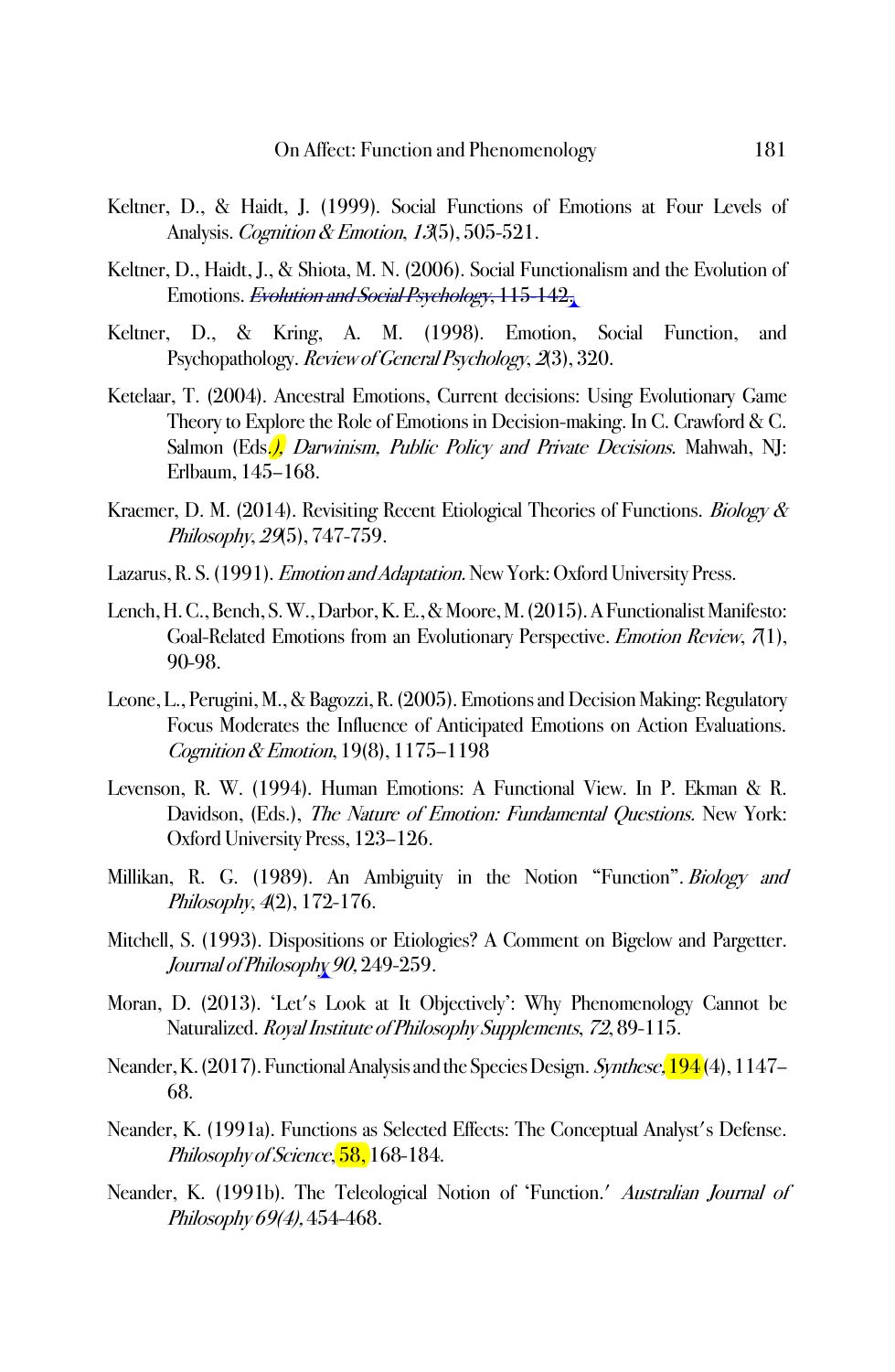Nesse, R. (1991). Evolutionary Explanations of Emotions. Human Nature, 1, 261-289.

- Niedenthal, P. M., & Brauer, M. (2012). Social Functionality of Human Emotion. Annual Review of Psychology, <sup>63</sup>, 259-285.
- Oatley, K., & Jenkins, J. M. (1996). Understanding Emotions. Cambridge, MA: Blackwell.
- Oatley, K., & Jenkins, J. M. (1992). Human Emotions: Function and Dysfunction.Annual Review of Psychology, <sup>43</sup>(1), 55-85.
- Oatley, K., & Johnson-Laird, P. N. (1987). Towards a Cognitive Theory of Emotion. Cognition and Emotion, 1, 20-50.
- Petitot, J., Varela, F. J., Pachoud, B. & Roy, J-M. (1999) Naturalizing Phenomenology. Stanford, CA: Stanford University Press.
- Plutchik, R. (2001). The Nature of Emotions. American Scientist, 89(4), 344-350.
- Richmond, S. (2010). Magic in Sartre's Early Philosophy. In J. Webber (Ed.), Reading Sartre: On Phenomenology and Existentialism. London: Routledge, 145–61.
- Roseman, I. J. (1984). Cognitive Determinants of Emotion: A Structural Theory. In P. Shaver (Ed.), Review of Personality and Social Psychology: Vol.5. Emotions, Relationships, and Health. Beverly Hills, CA: Sage, 11-36.
- Saborido, C. (2014). New Directions in the Philosophy of Biology: A New Taxonomy of Functions. In M.C. Galavotti, D. Dieks, W.J. Gonzalez, S. Hartmann, Th. Uebel, and M. Weber (Eds.), New directions in the philosophy of science. Springer International Publishing, 235-251
- Sartre, J-P. (1938/1964). La Nausée. Paris: Gallimard; Nausea, trans. L. Alexander. New York, NY: New Directions Publishing
- Sartre, J-P. (1939/2004). *Esquisse d'une theorie des emotions*. Paris: Hermann; Sketch for a Theory of the Emotions, trans. P. Mairet. London: Routledge Classics.
- Sartre, J-P. (1943/1984). L'Étre et le néant: Essai d'ontologie phenomenologique. Paris: Gallimard; Being and Nothingness: An Essay in Phenomenological Ontology, trans. H. E. Barnes. New York: Washington Square Press.
- Scherer, K .R . (1994). Emotion serves to decouple stimulus and response. In P. Ekman & R.J. Davidson (Eds.), The Nature of Emotion: Fundamental Questions. New York: Oxford University Press, 127-130.
- Scherer, K. R. (1993). Studying the Emotion-Antecedent Appraisal Process: An Expert System Approach. *Cognition and Emotion*, 7, 325-355.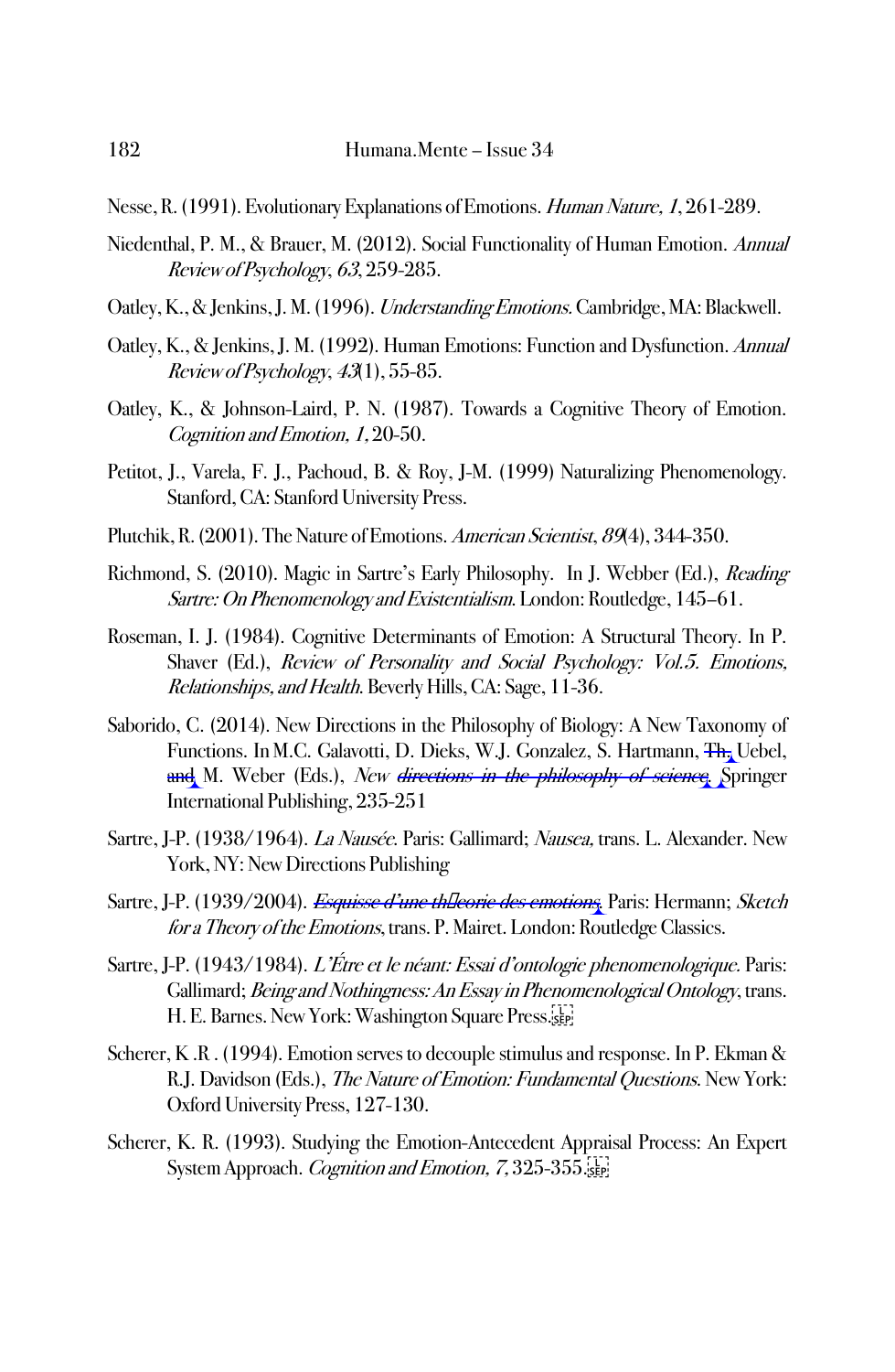- Scherer, K .R. (1984). On the Nature and Function of Emotion: A Component Process Approach. In K. Scherer & P. Ekman (Eds.), *Approaches to Emotion*. Hillsdale, NI: Erlbaum, 293-318.
- Schwarz, N. (2000). Emotion, Cognition, and Decision Making. Cognition & Emotion, 14(4), 433–440
- Schwarz, N., & Clore, G. L. (1983). Mood, Misattribution, and Judgments of Well-being: Informative and Directive Functions of Affective States. Journal of Personality and Social Psychology, 45, 513-523
- Sellars, W. (1991). Science, Perception and Reality. London, UK: Routledge & Kegan Paul Ltd
- Shiota, M. N., Campos, B., Keltner, D., & Hertenstein, M. J. (2004). Positive Emotion and the Regulation of Interpersonal Relationships. In P. Philippot and R. S. Feldman (Eds.), The Regulation of Emotion. New York, NY: Psychology Press, 127-155.
- Simon, H. A. (1967). Motivational and Emotional Controls of Cognition. Psychological Review, **74,** 29-39.
- Smith, C. A., & Lazarus, R. S. (1993). Appraisal Components, Core Relational Themes, and the Emotions. Cognition and Emotion, 7, 233-269.
- Sober, E. (2000). Philosophy of Biology. Boulder, CO: Westview Press.
- Solomon, R. (2006). Dark Feelings, Grim Thoughts: Experience and Reflection in Camus and Sartre. Oxford: Oxford University Press.
- Tooby, J., & Cosmides, L. (1990). The Past Explains the Present: Emotional Adaptations and the Structure of Ancestral Environments. Ethology and Sociobiology, 11, 375– 424. SEP
- Tooby, J. & Cosmides, L. (2008) The Evolutionary Psychology of the Emotions and their Relationship to Internal Regulatory Variables. In M. Lewis & J.M. Haviland-Jones (Eds.).Handbook of Emotions, 3rd ed. New York: Guilford Press, 103-129.
- Trampe, D., Quoidbach, J., & Taquet, M. (2015). Emotions in Everyday Life. PloS one,  $10(12)$ , e0145450.
- Trivers, R. L. (1971). The Evolution of Reciprocal Altruism. The Quarterly review of biology,  $46(1)$ , 35-57.
- Walsh, D. M., & Ariew, A. (1996). A Taxonomy of Functions. Canadian Journal of Philosophy, <sup>26</sup>(4), 493-514.
- Weberman, D. (1996). Sartre, Emotions, and Wallowing. American Philosophical *Quarterly*,  $\frac{33}{4}$ ,  $\frac{393}{407}$ .